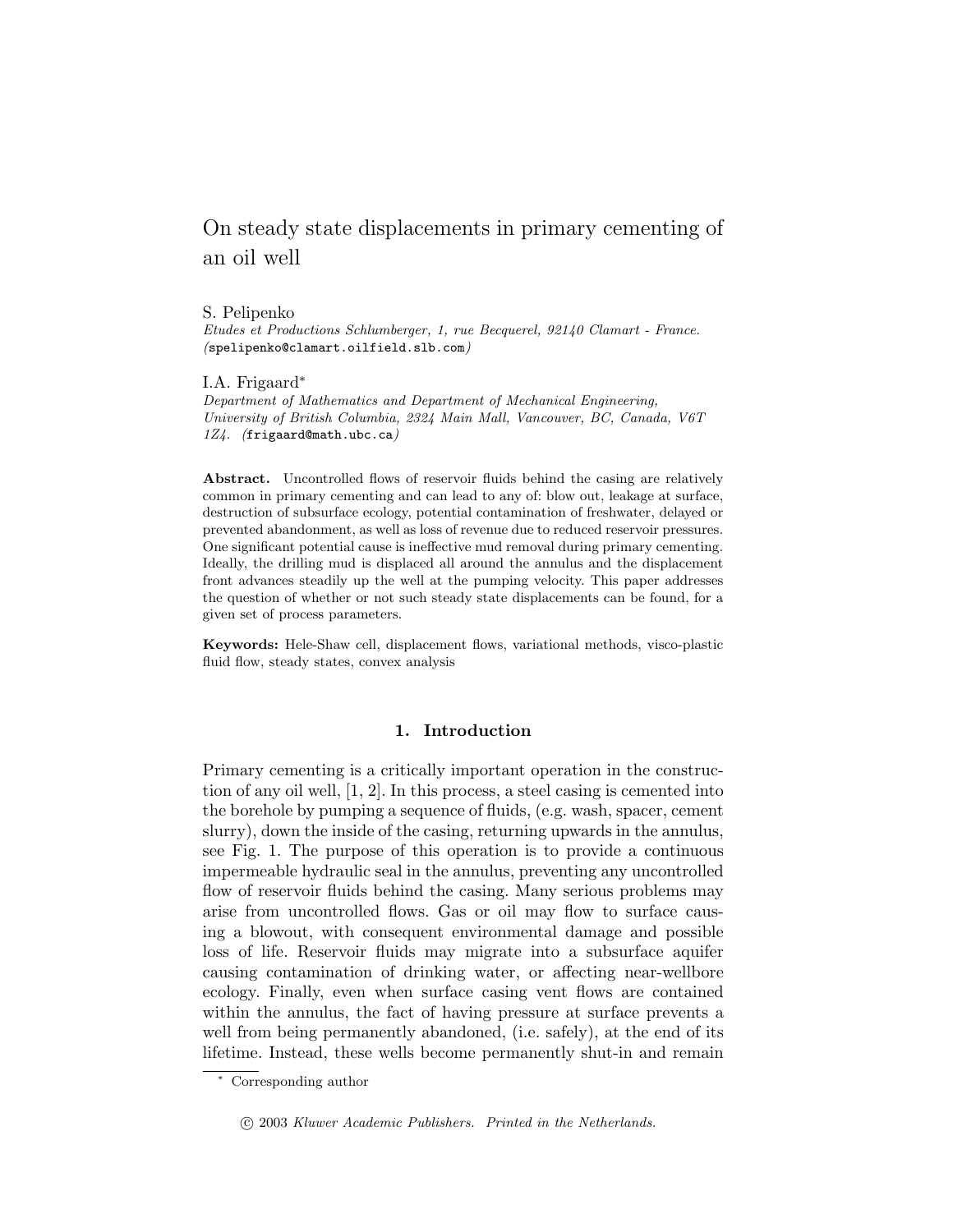

Figure 1. Schematic of the primary cementing process: (a) during and (b) after cementing a new casing.

an environmental risk. From the financial perspective, an hydraulic connection between different fluid bearing zones tends to equilibrate reservoir pressures. Where the higher pressure is the oil-producing zone of the reservoir significant losses in productivity are common.

A widely cited industry figure, e.g. [3], is that 15% of primary cementing jobs carried out in the US fail and that about 1/3 of these failures are due to gas or fluid migration. This problem exists worldwide, (e.g. about 9000 wells are suspended or temporarily abandoned in the U.S. Gulf Coast region). It is also particularly acute in Western Canada, where around 34,000 wells are currently shut-in and suspended, [4]. These are wells that cannot be permanently abandoned due to gas pressures at surface, between the casing and formation, in the cement. Local variations in this problem can be extreme. For example, field survey results are reported in [5], from Tangleflags, Wildmere and Abbey, (3 areas in Eastern Alberta). Over a number of years,  $0-12\%$ (Tangleflags), 0−15% (Wildmere), and 80% (Abbey) of wells are known to be leaking in these regions.

One known cause of surface casing vent flows is that the cement, which is placed in the annulus between the outside of the casing and the inside of the hole, fails to fully displace the drilling mud that initially occupies this space. Most commonly, a channel of mud can be left behind on the narrow (lower) side of the annulus, [6, 7, 8]. As the cement sets, the mud channel becomes dehydrated and porous, allowing reservoir fluids to flow behind the casing along the annulus. This problem, and the consequences described above, provide the main motivation for this paper.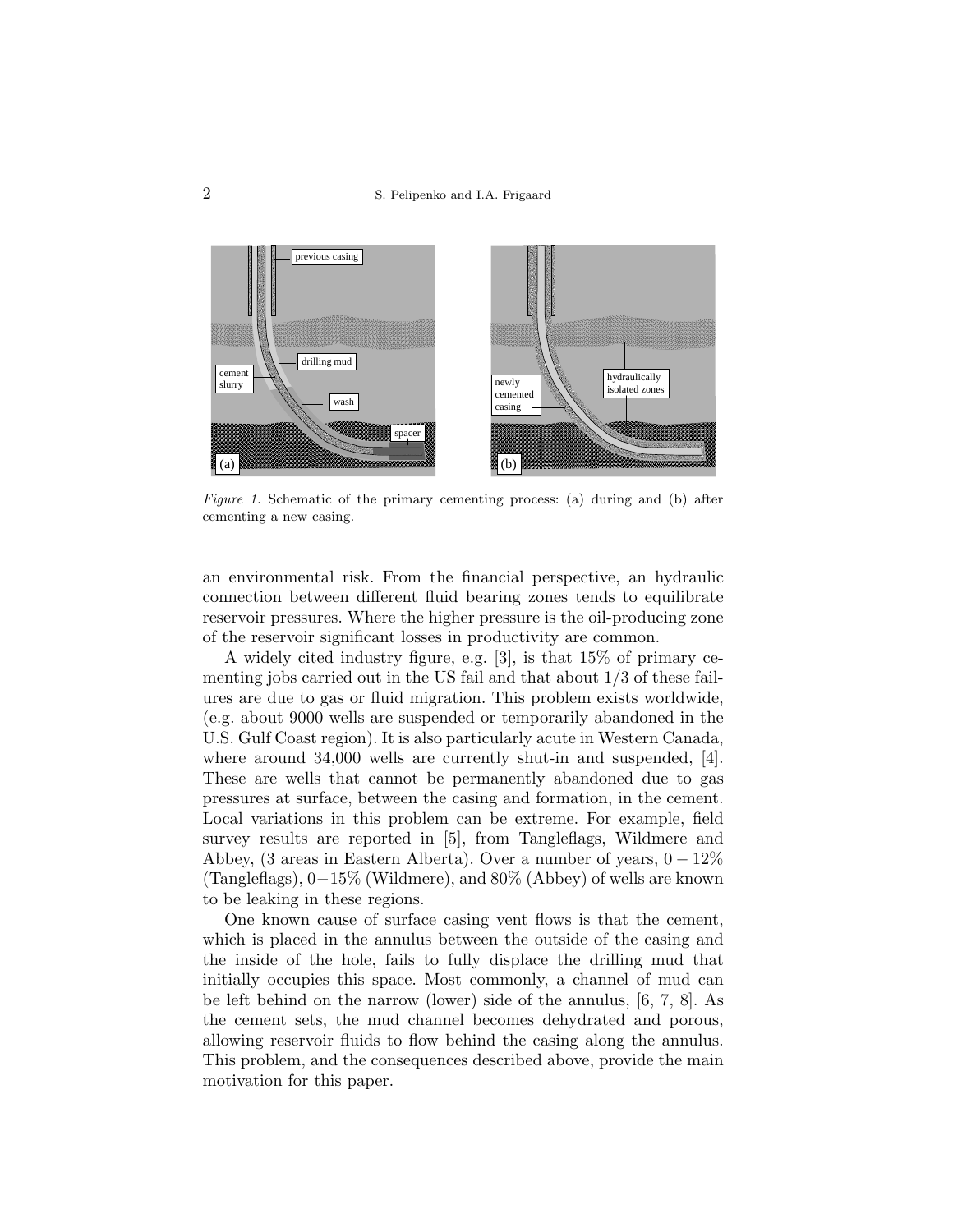Although various rule-based systems have been developed, e.g. [9, 10], to aid in designing reliable cementing displacements, and these are routinely applied, e.g. [11, 12, 13], they fall far short of providing a complete quantitative description of the process. Such systems are phenomenological in approach and rely usually on an analogy with hydraulic systems. Equally, it is not really feasible to model 3-dimensional displacements along the entire wellbore using computational fluid dynamics software. An intermediate approach to modelling primary cementing is adopted in [14], and it is this approach that we follow here. The model derived in [14] is based on Hele-Shaw approach; its roots may be found in [15], although there the approach is via a porous media analogy. Partial validation and other related experimental work is described in [16, 17].

In this paper we develop further the model derived in [14], with a view to partly addressing the problem of mud-channelling. Ignoring the possibility of leaks to the surrounding formations, whatever fluids are pumped down the inside of the casing end up in the annulus. A sufficient condition, to avoid the problem of mud channelling, is that the displacement proceeds steadily along the annulus in the upwards axial direction, at the mean velocity pumped. This paper addresses the important question of whether or not steady state displacement profiles can exist in the annulus, i.e. travelling wave solutions.

In the model derived in [14] all variables are averaged across the annular gap, eliminating radial velocities. The model consists of a nonlinear elliptic equation for the stream-function and a sequence of advection equations for the fluid concentration. The fluids considered are visco-plastic, meaning here that they will not flow in a narrow channel unless a certain pressure gradient is exceeded, (sufficient for the fluid to yield). The kernel of the stream function equation becomes infinite at points where the fluids do not yield. This is effectively a Hele-Shaw approach. As such, these flows are very similar mathematically to a class of visco-plastic porous media flows studied by Entov and co-workers, [18, 19], i.e. those in which there is a limiting pressure gradient.

As a Hele-Shaw displacement problem, there are of course also analogies with classical studies of viscous fingering, [20, 21, 22], and their more recent non-Newtonian studies; see for example [23, 24, 25, 26, 27]. However, the current paper is not focused at instability and viscous fingering, for a number of reasons. First, in these studies the basic displacement flow is straightforward, (e.g. typically planar displacement), whereas here the basic flow is not obvious; indeed finding it is the aim of this paper. Secondly, typical cementing displacements are designed in a sensible way, i.e. heavy viscous fluid displaces upwards the lighter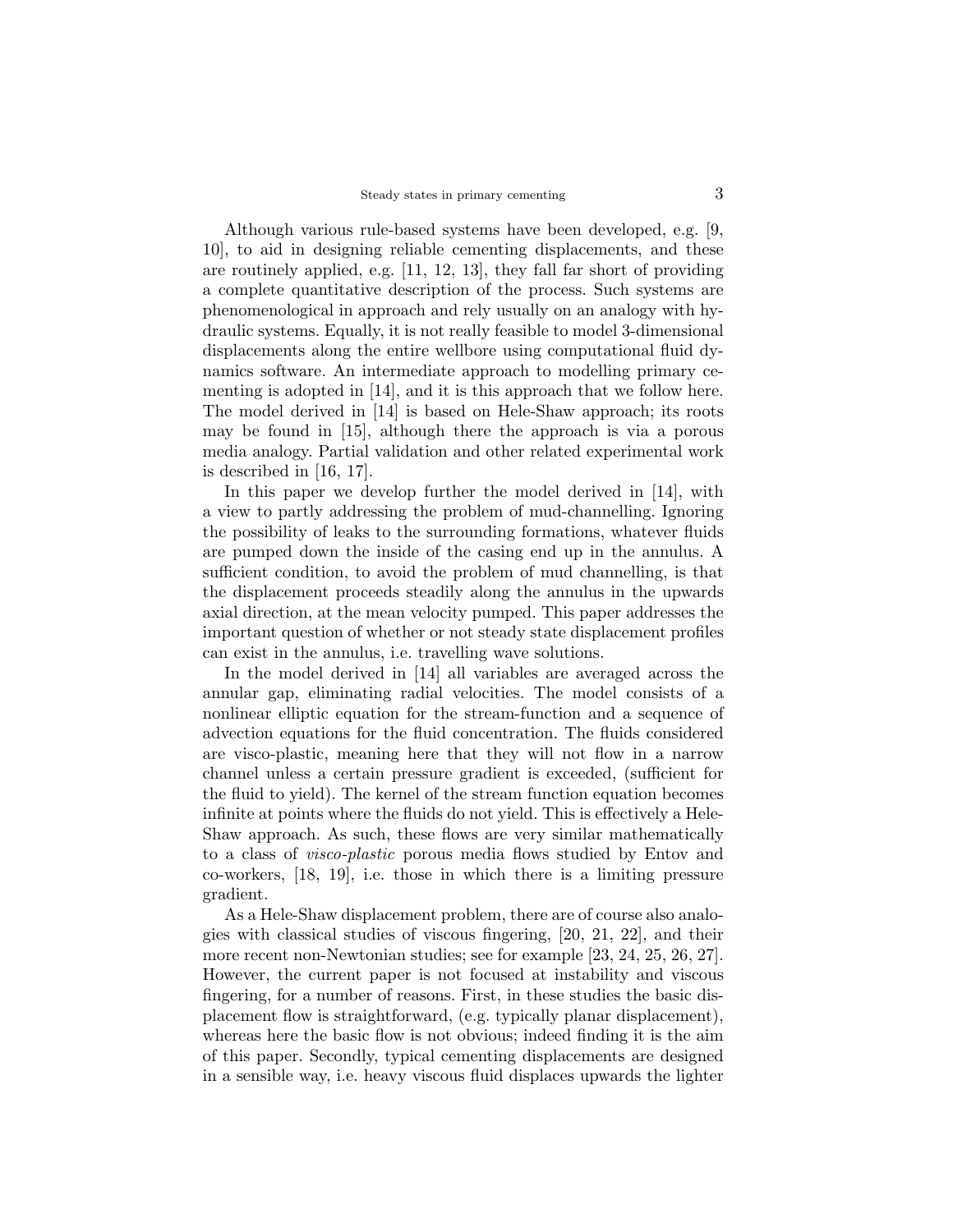less viscous fluid. Thus, although instabilities will occur, they may not be classical fingering instabilities. Finally, viscous fingering studies are generally local, which have limited relevance over the length-scale of a typical oil well.

A brief outline is as follows. In §2 we present an outline of the model in [14] and extend this to the case where a distinct interface separates the different fluids, §2.1. Section 3 establishes the existence of a solution to the stream function equation, for quite arbitrary and realistic displacements. Steady state solutions are introduced in §4, and we develop analytical solutions for both fully concentric and mildly eccentric annuli, via a perturbation method. Variations in the shapes with the rocess parameters are also explored. The paper concludes with a short discussion.

### 2. Model outline

This paper analyses the model for primary cementing that is derived in [14]. Dimensionless spatial coordinates are  $(\phi, \xi) \in (0, 1) \times (0, Z)$ , where  $\phi$  is the azimuthal coordinate;  $\phi = 0$  denotes the *wide side* of the narrow eccentric annular space and  $\phi = 1$  denotes the *narrow side*. Only half of the annulus is considered and it is assumed that the flow is symmetric with the narrow side corresponding to the lower part of the annulus. The  $\xi$  coordinate measures axial depth upwards from bottomhole  $(\xi = 0)$  to the top of the zone of interest  $\xi = Z$ , where  $Z \gg 1$ . The radial coordinate, across the annular gap, has been suppressed in the model, by a combination of scaling arguments and averaging. Application of these methods is justified in [14] by the fact that in a typical oil well,

 $\lceil$ annular gap $\lceil \ll \rceil$ annular circumference $\lceil \ll \rceil$ axial length-scale,

is usually satisfied, i.e. it is essentially a lubrication/Hele-Shaw modelling approach in [14]. The annular gap half-width is denoted  $H(\phi, \xi)$ :

$$
H(\phi,\xi) = \bar{H}(\xi)(1 + e(\xi)\cos\pi\phi),
$$

where  $e(\xi) \in [0, 1)$  is the eccentricity;  $(e(\xi) = 0)$ , is concentric and  $e(\xi) = 0$ 1, implies that the casing contacts the wellbore wall on the narrow side, which we disallow). The mean annular radius at each depth is denoted by  $r_a(\xi)$  and the inclination from vertical is  $\beta(\xi)$ . It is assumed that the annular geometry, (i.e.  $\bar{H}(\xi)$ ,  $e(\xi)$ ,  $r_a(\xi)$  and  $\beta(\xi)$ ), varies slowly in the  $\xi$ -direction, see Fig. 2.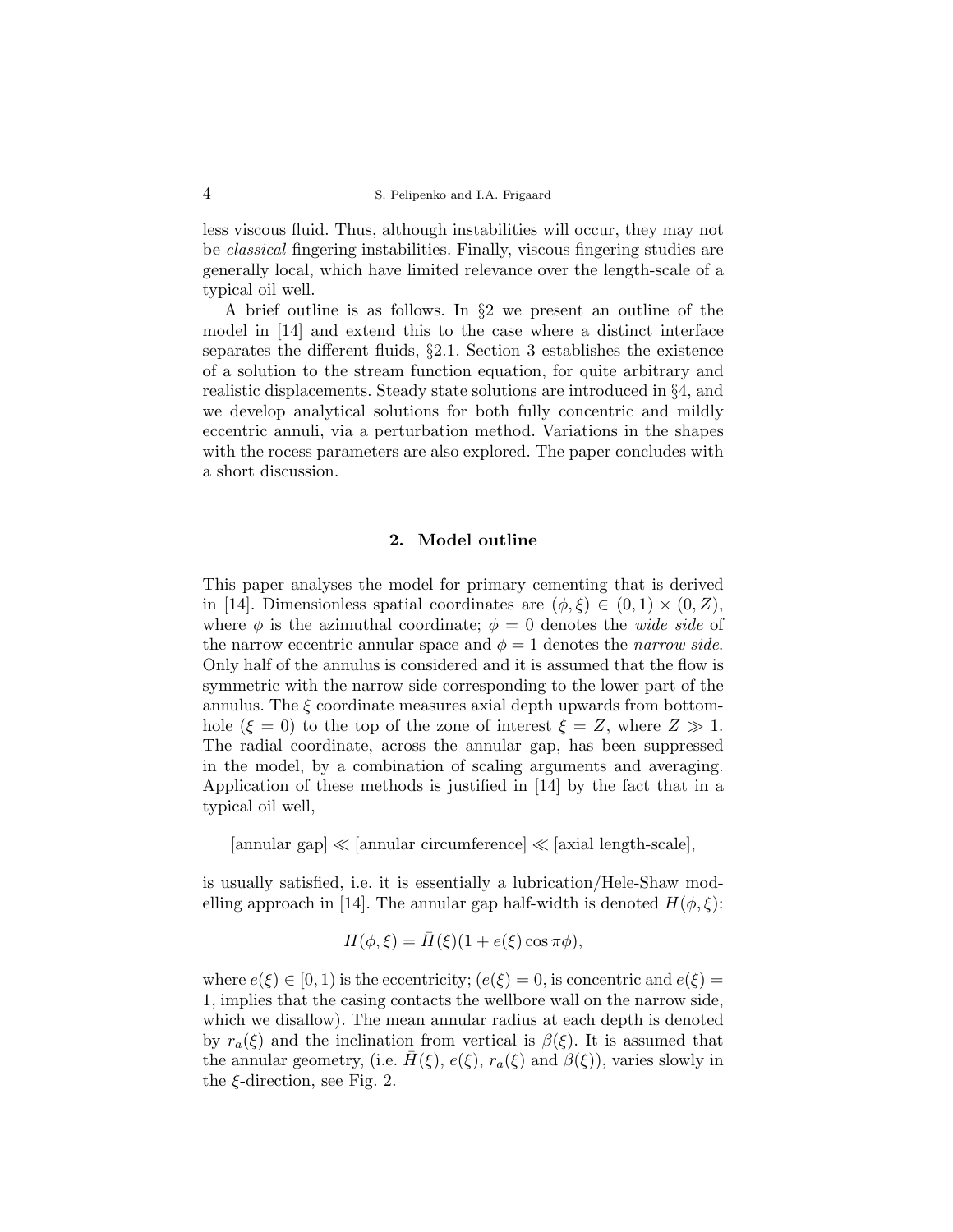

Figure 2. Geometry of the narrow eccentric annulus, mapped to the Hele-Shaw cell geometry.

The flows we consider are therefore two-dimensional and the flow variables have been averaged across the annular gap  $H(\phi, \xi)$ . The continuity equation is simply

$$
\frac{\partial}{\partial \phi}[H\overline{v}] + \frac{\partial}{\partial \xi}[Hr_a\overline{w}] = 0,\tag{1}
$$

where  $\overline{v} \& \overline{w}$  are the averaged velocities in azimuthal & axial directions, respectively. This prompts definition of a stream-function Ψ:

$$
\frac{\partial \Psi}{\partial \phi} = H r_a \overline{w}, \qquad \frac{\partial \Psi}{\partial \xi} = -H \overline{v}.
$$
 (2)

As is common in a Hele-Shaw model, the (gap-averaged) velocity field is parallel to the (modified) pressure gradient. We consider only laminar flows, and in this case the relationship between the mean speed and the magnitude of the modified pressure gradient,  $G$ , is found directly by considering a Poiseuille flow through a plane channel of separation 2H. For a Newtonian fluid, this relationship can be expressed as:

$$
|\nabla_a \Psi| = \frac{H^3 G}{3\mu},\tag{3}
$$

where  $\mu$  denotes the viscosity and  $\nabla_a$  is defined by:

$$
\nabla_a q = \left(\frac{1}{r_a(\xi)}\frac{\partial q}{\partial \phi}, \frac{\partial q}{\partial \xi}\right), \qquad \nabla_a \cdot \boldsymbol{q} = \frac{1}{r_a(\xi)}\frac{\partial q_\phi}{\partial \phi} + \frac{\partial q_\xi}{\partial \xi}.
$$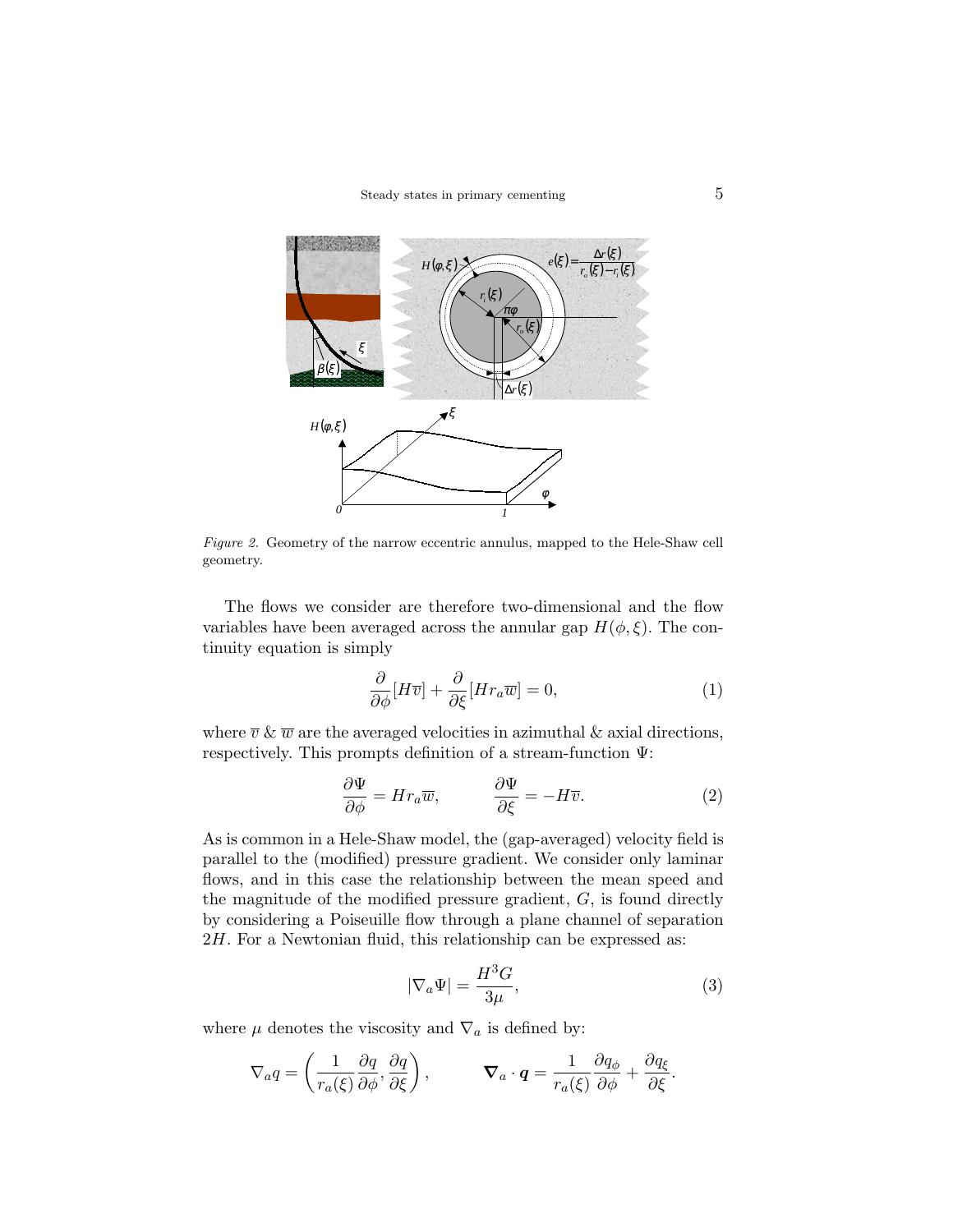

Figure 3. The function  $\chi(|\nabla_a \Psi|; H, \tau_Y, \kappa, m)$ , for parameters  $\tau_Y = \kappa = H = 1.0$ ,  $m = 1/n = 2.0$ .

However, the fluids that we consider are characterised as Herschel-Bulkley fluids, with a yield stress  $\tau_Y$ , consistency  $\kappa$  and power law index  $n$ . If the magnitude of the modified pressure gradient,  $G$ , does not exceed a critical value,  $\tau_Y/H$ , the fluid is unyielded at the walls and does not flow. The excess of the pressure gradient over this critical value is denoted  $\chi$ :

$$
\chi = G - \frac{\tau_Y}{H}.\tag{4}
$$

The relationship between areal flow rate,  $|\nabla_a \Psi|$ , and  $\chi$  is:

$$
|\nabla_a \Psi| = \begin{cases} 0 & \chi \le 0, \\ \frac{H^{m+2}}{\kappa^m (m+2)} \frac{\chi^{m+1}}{(\chi + \tau_Y/H)^2} \left[ \chi + \frac{(m+2)\tau_Y}{(m+1)H} \right] & \chi > 0, \end{cases}
$$
(5)

where  $m = 1/n$ , which reduces to (3) when  $n = 1$ ,  $\tau_Y = 0$  and  $\kappa = \mu$ . The function  $\chi$  is defined implicitly as a function of  $|\nabla_a \Psi|$ , by (5). Clearly also we have  $\chi = \chi(|\nabla_a \Psi|; H, \tau_Y, \kappa, m)$ , but we shall be most concerned with the dependence of  $\chi$  on  $|\nabla_a \Psi|$ . In general,  $\chi$  is a positive increasing function of  $|\nabla_a \Psi|$ . An example of this dependence is shown in Fig. 3. Further properties of  $\chi = \chi(|\nabla_a \Psi|)$  are explored in §3.2.1.

In [14] The following coupled system of partial differential equations is derived to model primary cementing displacements.

$$
\frac{\partial}{\partial t} \left[ H r_a \bar{c}_k \right] + \frac{\partial}{\partial \phi} \left[ H \bar{v} \ \bar{c}_k \right] + \frac{\partial}{\partial \xi} \left[ H r_a \bar{w} \ \bar{c}_k \right] = 0, \quad k = 1, 2, ..., K
$$
\n
$$
\nabla_a \cdot \mathbf{S} = -f, \tag{7}
$$

A sequence of K fluids is pumped around the wellbore, each with a (radially-averaged) concentration  $\bar{c}_k$ . Diffusive and dispersive effects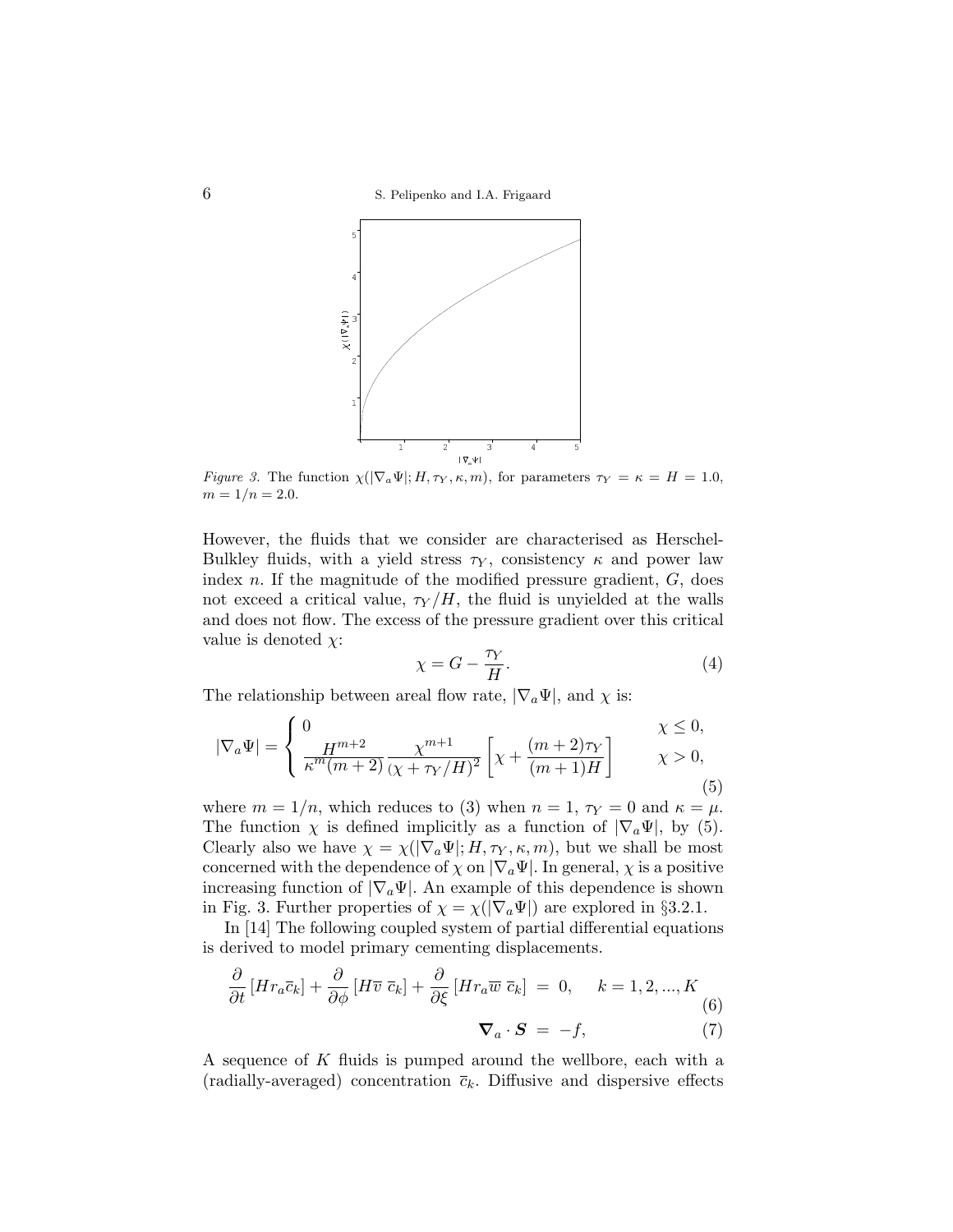are negligible compared to advection. The velocities  $\overline{v}$  and  $\overline{w}$ , in the advection equations (6), are computed from the stream function  $\Psi$ , via (2). The stream function  $\Psi$  is determined from solution of (7) which is coupled with the following visco-plastic constitutive laws  $(8) \& (9)$ :

$$
\mathbf{S} = \left[ \frac{r_a \chi(|\nabla_a \Psi|)}{|\nabla_a \Psi|} + \frac{r_a \tau_Y}{H|\nabla_a \Psi|} \right] \nabla_a \Psi \iff |S| > \frac{r_a \tau_Y}{H},\tag{8}
$$

$$
|\nabla_a \Psi| = 0 \iff |S| \le \frac{r_a \tau_Y}{H}.\tag{9}
$$

These are been derived by consideration of a Poiseuille flow of an Herschel-Bulkley fluid through a slot of local half-width  $H$ . The term  $f$  in (7) contains the buoyancy terms, given by:

$$
f = \nabla_a \cdot \left( \frac{r_a \rho(\overline{c}) \cos \beta}{St^*}, \frac{r_a \rho(\overline{c}) \sin \beta \sin \pi \phi}{St^*} \right) = \nabla_a \cdot \tilde{f}, \qquad (10)
$$

where the parameter  $St^*$  is a Stokes number for the displacement flow.

Boundary conditions for (6) are symmetry at the wide and narrow sides and either  $\overline{c}_k = 0$  or  $\overline{c}_k = 1$  at  $\xi = 0$ , according to which fluid is entering the annulus. For (7), which is really an elliptic second order equation, on the wide side of the annulus:

$$
\Psi(0,\xi,t) = 0.\tag{11}
$$

and on the narrow side, since the flow is incompressible, we have:

$$
\Psi(1,\xi,t) = Q(t),\tag{12}
$$

where  $Q(t)$  is the dimensionless flow rate. At the ends of the annulus we impose Dirichlet conditions:

$$
\Psi(\phi,0,t) = \Psi_0(\phi,t), \tag{13}
$$

$$
\Psi(\phi, Z, t) = \Psi_Z(\phi, t), \tag{14}
$$

although suitable functions  $\Psi_0(\phi, t) \& \Psi_Z(\phi, t)$  are are not always easy to specify.

### 2.1. Interface tracking formulation

We note in  $(6)$  that each fluid concentration is simply advected through the annulus. Since the inflow concentrations will be specified as either 0 or 1, there is no theoretical possibility for intermediate concentrations to evolve, (although numerically this will happen). It is therefore tempting to track the interface between fluid domains instead of solving (6). Certainly, in considering steady state displacement solutions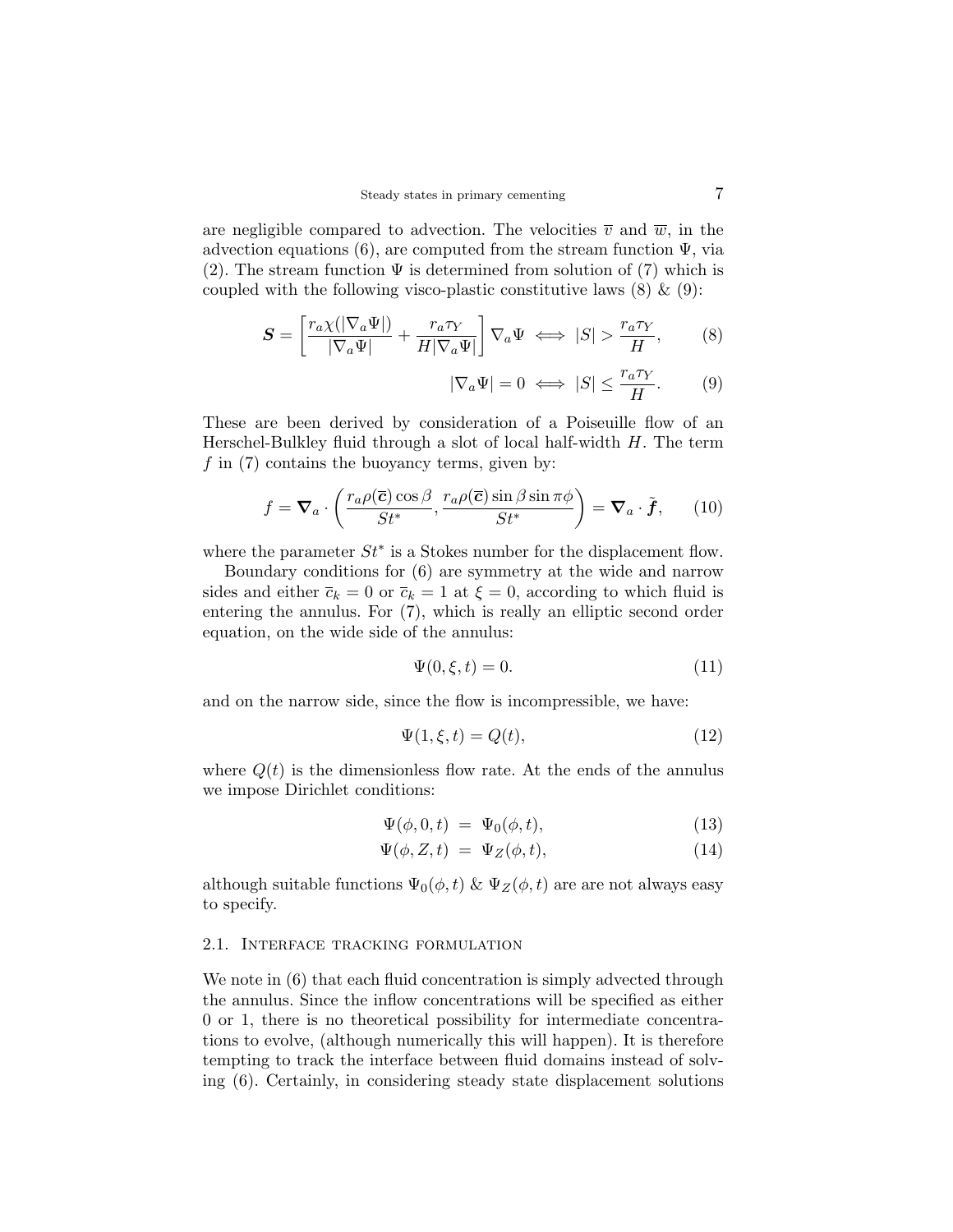analytically, (in §4), it is far simpler to work with an interface position than with a concentration gradient.

It is relatively straightforward to develop an interface-tracking formulation, using similar approximations to those made in [14]. For simplicity, we consider only two fluids and divide the domain  $\Omega = (0,1) \times$  $(0, Z)$  into two fluid domains:  $\Omega_1$  for the displacing (lower) fluid 1, and  $\Omega_2$  for the displaced (upper) fluid 2. Following the procedure in [14] for this two-fluid problem, (7) becomes:

$$
\nabla_a \cdot \mathbf{S}_1 = 0, \quad (\phi, \xi) \in \Omega_1,\tag{15}
$$

$$
\nabla_a \cdot \mathbf{S}_2 = 0, \quad (\phi, \xi) \in \Omega_2,\tag{16}
$$

with  $S_1$  and  $S_2$  defined as in (8-9), with properties  $\rho_1, \tau_{1,Y}, \kappa_1, m_1$ in fluid 1 and  $\rho_2, \tau_{2,Y}, \kappa_2, m_2$  in fluid 2. Note from (10) that in each single fluid domain there are no density gradients and thus  $f = 0$ , (we neglect all ξ-derivatives of the geometrical parameters).

The starting point for modelling the interface evolution is a kinematic equation. After applying scaling arguments and averaging across the gap, the kinematic condition for the interface, denoted by  $\xi =$  $h(\phi, t)$ , becomes:

$$
\frac{\partial h}{\partial t} + \frac{\bar{v}}{r_a} \frac{\partial h}{\partial \phi} = \bar{w},\tag{17}
$$

which replaces (6). The leading order continuity conditions at the interface are that the the pressure p and the stream function  $\Psi$  are continuous across the interface:

$$
[p]_1^2 = 0,\t(18)
$$

$$
[\Psi]_1^2 = 0,\t(19)
$$

where  $[q]_1^2$  denotes the difference in q between fluid 2 and fluid 1 across the interface. Since (15)  $\&$  (16) involve only  $\Psi$ , we would like to replace the pressure in (18) with a closure relation involving only  $\Psi$ . From [14] we can express  $S_k$  as:

$$
\mathbf{S}_{k} = (S_{k,\phi}, S_{k,\xi}) \equiv \left( -r_{a} \frac{\partial p}{\partial \xi} - \frac{\rho_{k} r_{a} \cos \beta}{St^{*}}, \frac{\partial p}{\partial \phi} - \frac{\rho_{k} r_{a} \sin \beta \sin \pi \phi}{St^{*}} \right). \tag{20}
$$

Assuming the smoothness of the interface, the tangential derivative of p along the interface will also be continuous:

$$
\left[\boldsymbol{t} \cdot \nabla_a p\right]_1^2 = \left[\frac{1}{r_a} \frac{\partial p}{\partial \phi} + \frac{\partial p}{\partial \xi} \frac{\partial h}{\partial \phi}\right]_1^2 = 0 \tag{21}
$$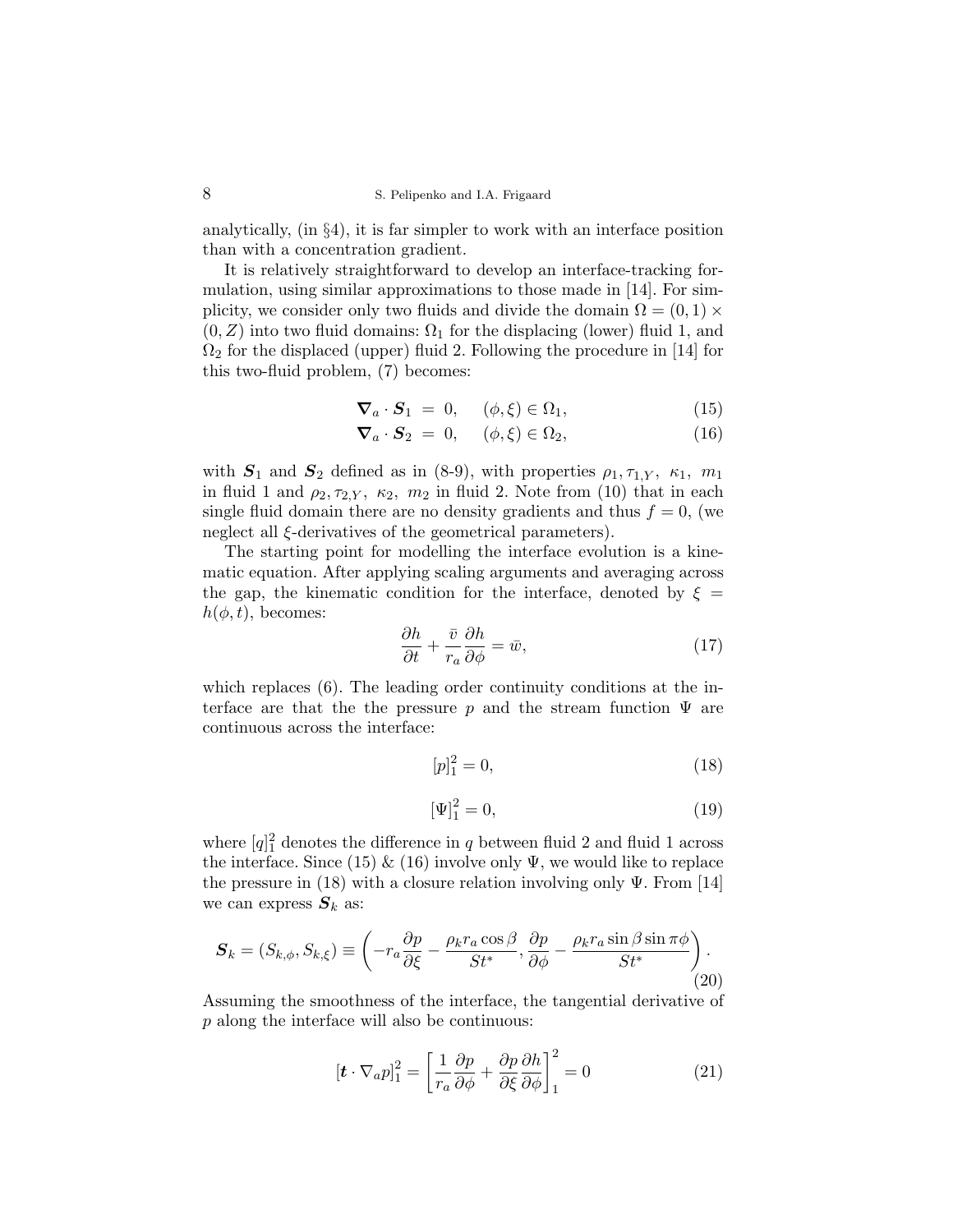where  $\boldsymbol{t} = (1, \frac{\partial h}{\partial \phi})$ . Equation (21) allows us to use (8) and (20) to eliminate the pressure, i.e.

$$
\left[ \left( \frac{\chi_k + \frac{\tau_{k,Y}}{H}}{|\nabla_a \Psi|} \right) \left( \frac{\partial \Psi}{\partial \xi} - \frac{1}{r_a} \frac{\partial \Psi}{\partial \phi} \frac{\partial h}{\partial \phi} \right) + \left( \frac{\rho_k \sin \beta \sin \pi \phi}{St^*} - \frac{\rho_k \cos \beta}{St^*} \frac{\partial h}{\partial \phi} \right) \right]_1^2 = 0, \tag{22}
$$

which expresses (21) in terms of  $\Psi$ . Note that strictly speaking, (22) is valid only if both fluids are yielded at the interface, i.e. if  $|S_k|$  >  $r_a\tau_{k,Y}/H$ . Below the yield stress  $S_k$ , and consequently the pressure, are indeterminate and the more general form of (22) is:

$$
\left[ \left( \frac{S_{k,\xi}}{r_a} - \frac{S_{k,\phi}}{r_a} \frac{\partial h}{\partial \phi} \right) + \left( \frac{\rho_k \sin \beta \sin \pi \phi}{St^*} - \frac{\rho_k \cos \beta}{St^*} \frac{\partial h}{\partial \phi} \right) \right]_1^2 = 0, \quad (23)
$$

which we will use later. Note that (22) describes the jump in the normal derivative of  $\Psi$  at the interface. Finally we note that by differentiating (19) along the interface we have:

$$
\left[\boldsymbol{t} \cdot \nabla_a \Psi\right]_1^2 = \left[\frac{1}{r_a} \frac{\partial \Psi}{\partial \phi} + \frac{\partial \Psi}{\partial \xi} \frac{\partial h}{\partial \phi}\right]_1^2 = 0, \tag{24}
$$

which is equivalent to the continuity of the normal component of velocity, which is required for the velocities in (17) to be well-defined.

#### 3. Existence of a unique Ψ

The aim of the paper is to consider steady state solutions to (6) and (7), i.e. solutions that advance along the annulus at the mean speed of the fluid:  $Q/[r_aH]$ . The starting point for answering this question must however be, whether or not there exist solutions to the system (6)  $\&$  (7), with the specified boundary conditions? Equation (6) is simply an advection equation for the concentration, for which there is little concern. Whether or not solutions to (7) exist is more questionable and we consider this question here.

To motivate this question note that, in either concentration equation or interface-tracking formulation, fluids are simply advected along according to the streamlines  $\Psi$ . The streamfunction is determined from the elliptic problem  $(7)$ , (or from  $(15) \& (16)$ ), and time only enters in the specification of the flow rate  $Q(t)$  as the narrow side boundary condition. Thus, computing the streamfunction decouples from the time advance of the concentrations and interface. A natural problem therefore, is to assume a realistically regular interface, (or concentration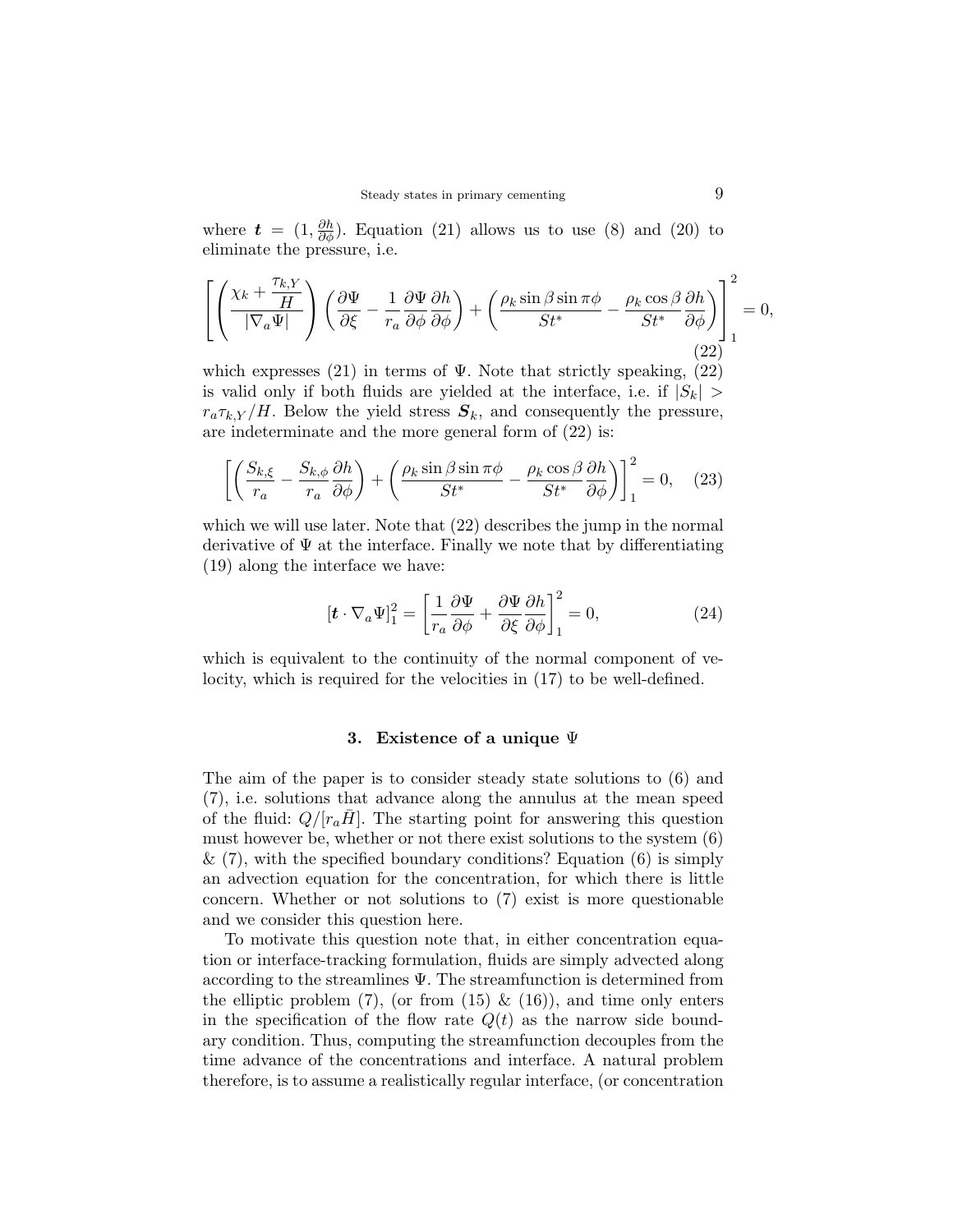field), and examine under what conditions a unique stream function solution exists. For the remainder of this section we therefore completely ignore (6), (or the kinematic condition), and consider  $\Psi$  alone.

#### 3.1. Variational formulation

We observe that the classical formulations that we have derived above are not necessarily well-defined, due to the unyielded regions of the annulus, (where  $|S| \leq r_a \tau_Y/H$ ), being unspecified. Therefore, here we derive a formulation that is more rigorously defined. We proceed purely formally, assuming sufficient regularity of our solution and the test functions that we use. We treat first the fluid mixture formulation and then the interface tracking formulation, showing that both formulations may be described by the same variational inequality.

#### 3.1.1. Fluid mixture formulation

We start with the field equation (7), boundary conditions (11-14) and the constitutive laws  $(8) \& (9)$ . There is no time dependency and thus we consider that a concentration field is defined throughout  $\Omega$ , which is used to define the fluid mixture properties via a set of constitutive laws for each property. Thus, we may consider that each of  $\rho$ ,  $\tau_Y$ ,  $\kappa$ ,  $m$  vary with  $(\phi, \xi)$ . The constitutive laws are unspecified but we do impose the (physically justifiable) restrictions that  $\rho > 0$ ,  $\tau_Y \geq 0$ ,  $\kappa > 0$ ,  $m > 0$ .

We commence by homogenizing the boundary conditions by setting<sup>1</sup>

$$
\Psi = \Psi^* + u: \qquad u \in C_0^{\infty}(\Omega). \tag{25}
$$

Now let  $v, w \in C_0^{\infty}(\Omega)$ , with  $w = v - u$ . Then from (7) and using the divergence theorem:

$$
\int_{\Omega} f w \, d\Omega = \int_{\Omega} \mathbf{S} \cdot \nabla_a w \, d\Omega - \oint_{\partial \Omega} w \mathbf{S} \cdot \mathbf{n} \, ds = \int_{\Omega} \mathbf{S} \cdot \nabla_a w \, d\Omega.
$$
\n(26)

Consider the integrand on the right hand side of (26). Firstly, if the fluid is yielded,  $|\mathbf{S}| > r_a \tau_Y / H$ :

$$
\mathbf{S} \cdot \nabla_a w = \frac{r_a \chi(|\nabla_a \Psi^* + \nabla_a u|)}{|\nabla_a \Psi^* + \nabla_a u|} (\nabla_a \Psi^* + \nabla_a u) \cdot (\nabla_a v - \nabla_a u)
$$

$$
+ \frac{\tau \gamma r_a}{H} \frac{(\nabla_a \Psi^* + \nabla_a u) \cdot (\nabla_a v - \nabla_a u)}{|\nabla_a \Psi^* + \nabla_a u|}
$$

$$
\leq \frac{r_a \chi(|\nabla_a \Psi^* + \nabla_a u|)}{|\nabla_a \Psi^* + \nabla_a u|} (\nabla_a \Psi^* + \nabla_a u) \cdot (\nabla_a v - \nabla_a u)
$$

$$
+ \frac{\tau \gamma r_a}{H} (|\nabla_a \Psi^* + \nabla_a v| - |\nabla_a \Psi^* + \nabla_a u|), \tag{27}
$$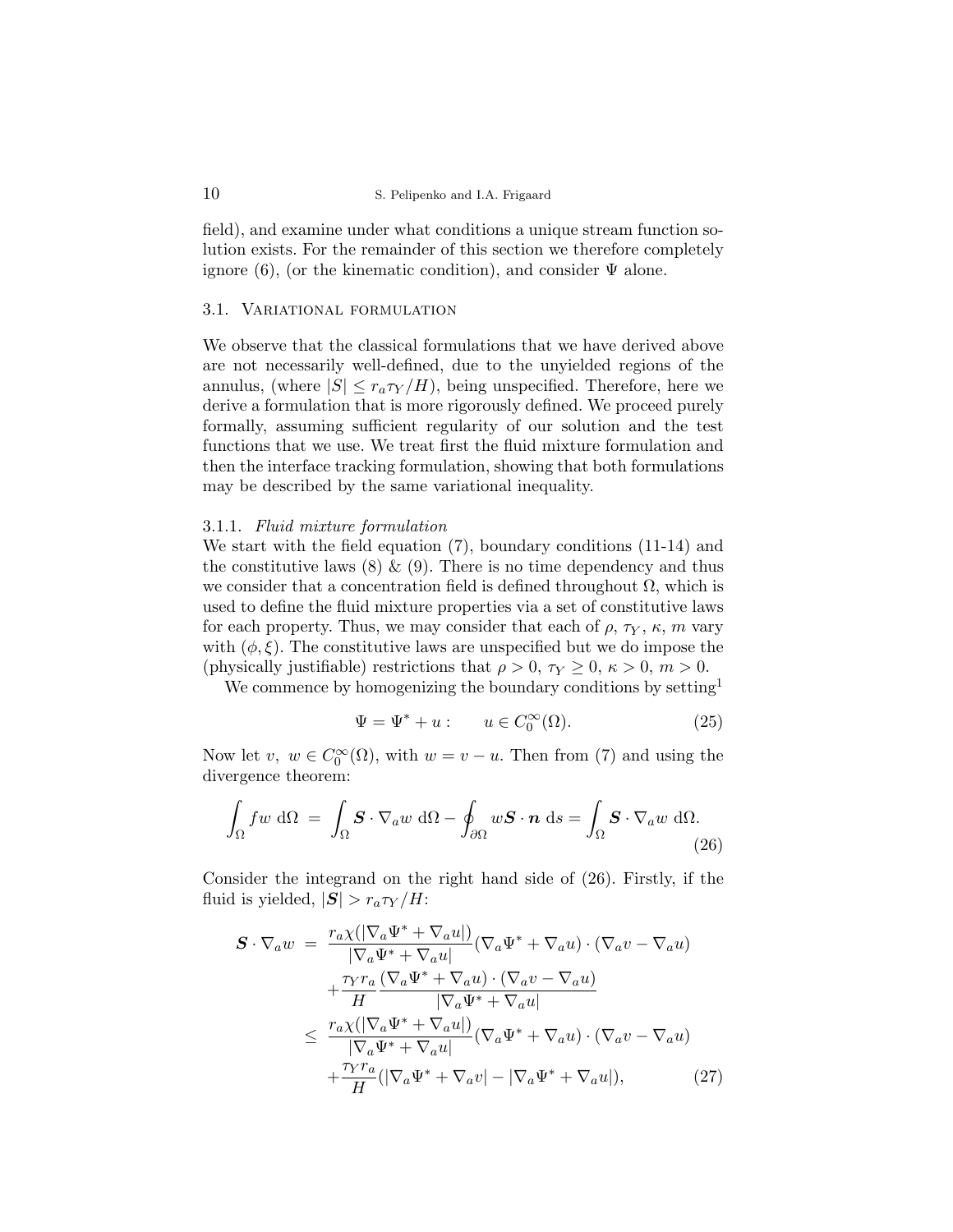using the Cauchy-Schwarz inequality. Secondly, if the fluid is unyielded,  $|\mathbf{S}| \le r_a \tau_Y / H$ , then  $\nabla_a \Psi = \nabla_a \Psi^* + \nabla_a u = 0$ , and

$$
\mathbf{S} \cdot \nabla_a w = \mathbf{S} \cdot [(\nabla_a \Psi^* + \nabla_a v) - (\nabla_a \Psi^* + \nabla_a u)] \leq |\mathbf{S}| |\nabla_a \Psi^* + \nabla_a v|
$$
  
\n
$$
\leq \frac{\tau_Y r_a}{H} |\nabla_a \Psi^* + \nabla_a v|.
$$
  
\n
$$
\leq \frac{r_a \chi(|\nabla_a \Psi^* + \nabla_a u|)}{|\nabla_a \Psi^* + \nabla_a u|} (\nabla_a \Psi^* + \nabla_a u) \cdot (\nabla_a v - \nabla_a u)
$$
  
\n
$$
+ \frac{\tau_Y r_a}{H} (|\nabla_a \Psi^* + \nabla_a v| - |\nabla_a \Psi^* + \nabla_a u|), \qquad (28)
$$

Finally, using (10) and the divergence theorem, we see that a classical solution of the mixture formulation, will also: satisfy

$$
\int_{\Omega} \frac{r_a \chi(|\nabla_a \Psi^* + \nabla_a u|)}{|\nabla_a \Psi^* + \nabla_a u|} (\nabla_a \Psi^* + \nabla_a u) \cdot (\nabla_a v - \nabla_a u) \tag{29}
$$
\n
$$
+ \frac{\tau_Y r_a}{H} (|\nabla_a \Psi^* + \nabla_a v| - |\nabla_a \Psi^* + \nabla_a u|) + \tilde{\boldsymbol{f}} \cdot \nabla_a (v - u) \, d\Omega \ge 0
$$

# 3.1.2. Interface tracking formulation

Here we start with the field equations (15)  $\&$  (16), the constitutive laws  $(8)$  &  $(9)$ , boundary conditions  $(11-14)$ , and the continuity conditions  $(19)$  &  $(23)$  at the interface. For simplicity, in our derivation we assume that only 2 fluids are present in the annulus, the generalisation to  $K$ fluids being straightforward. Again we multiply  $(15)$  &  $(16)$  by a test function  $w \in C_0^{\infty}(\Omega)$  and integrate over each sub-domain:

$$
\int_{\Omega_1} \mathbf{S}_1 \cdot \nabla_a w \, d\Omega_1 + \int_{\Omega_2} \mathbf{S}_2 \cdot \nabla_a w \, d\Omega_2 = \oint_{\partial \Omega_1} w \mathbf{S}_1 \cdot \mathbf{n}_1 \, ds + \oint_{\partial \Omega_2} w \mathbf{S}_2 \cdot \mathbf{n}_2 \, ds
$$
\n(30)

corresponding to (26). The boundary integral terms on the right hand side vanish, except along the interface between the two fluids, denoted Γ, where we have

$$
\oint_{\partial \Omega_1} w \mathbf{S}_1 \cdot \mathbf{n}_1 \, \mathrm{d}s + \oint_{\partial \Omega_2} w \mathbf{S}_2 \cdot \mathbf{n}_2 \, \mathrm{d}s = \int_{\Gamma} w (\mathbf{S}_1 - \mathbf{S}_2) \cdot \mathbf{n}_1 \, \mathrm{d}s. \tag{31}
$$

Substituting for  $S_k$  and using (23):

$$
[\boldsymbol{S}_1 - \boldsymbol{S}_2] \cdot \boldsymbol{n}_1 = -[\tilde{\boldsymbol{f}}_1 - \tilde{\boldsymbol{f}}_2] \cdot \boldsymbol{n}_1 \tag{32}
$$

where

$$
\tilde{f}_k = \left(\frac{\rho_k \cos \beta r_a}{St^*}, \frac{r_a \rho_k \sin \beta \sin \pi \phi}{St^*}\right)_j
$$
\n(33)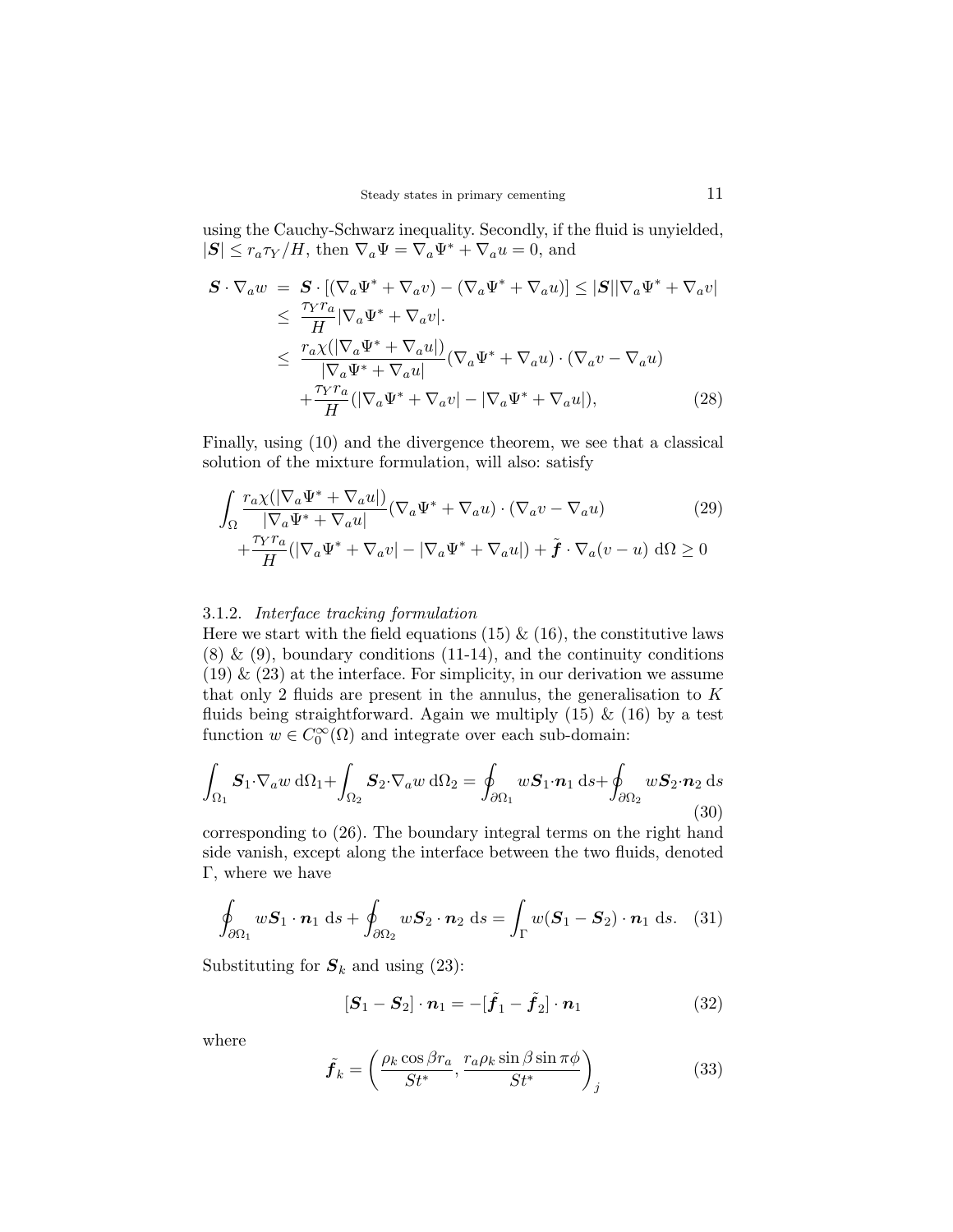Therefore, using the divergence theorem and noting that  $\nabla_a \cdot \tilde{f}_k = 0$ , we have:

$$
\int_{\Gamma} w(\mathbf{S}_1 - \mathbf{S}_2) \cdot \mathbf{n}_1 \, \mathrm{d}s = -\oint_{\partial \Omega_1} w \tilde{\mathbf{f}}_1 \cdot \mathbf{n}_1 \, \mathrm{d}s - \oint_{\partial \Omega_2} w \tilde{\mathbf{f}}_2 \cdot \mathbf{n}_2 \, \mathrm{d}s
$$
\n
$$
= -\int_{\Omega_1} \tilde{\mathbf{f}}_1 \cdot \nabla_a w \, \mathrm{d}\Omega_1 - \int_{\Omega_2} \tilde{\mathbf{f}}_2 \cdot \nabla_a w \, \mathrm{d}\Omega_2. \tag{34}
$$

Finally, treating the  $S_k \cdot \nabla_a w$  terms as with the mixture formulation, we have:

$$
\sum_{j} \int_{\Omega_{j}} \frac{r_{a} \chi(|\nabla_{a} \Psi^{*} + \nabla_{a} u|)}{|\nabla_{a} \Psi^{*} + \nabla_{a} u|} (\nabla_{a} \Psi^{*} + \nabla_{a} u) \cdot (\nabla_{a} v - \nabla_{a} u)
$$
(35)

$$
+\frac{\tau_Y r_a}{H}(|\nabla_a \Psi^* + \nabla_a v| - |\nabla_a \Psi^* + \nabla_a u|) + \tilde{f}_j \cdot \nabla_a (v - u) d\Omega_j \ge 0
$$
\n(36)

which is equivalent to the variational formulation (29).

## 3.2. Existence and uniqueness

We assume that  $\Psi^*, \Psi \in V$  with  $u \in V_0$ , with  $V_0$  being the closed subspace of V with  $u = 0$  on  $\partial\Omega$ , (i.e. in the sense of the trace). The spaces  $V$  and  $V_0$  are determined later. Noting the formal equivalence of  $(29)$  &  $(35)$ , we now take

$$
\int_{\Omega} \frac{r_a \chi(|\nabla_a \Psi^* + \nabla_a u|)}{|\nabla_a \Psi^* + \nabla_a u|} (\nabla_a \Psi^* + \nabla_a u) \cdot (\nabla_a v - \nabla_a u) \n+ \frac{\tau_Y r_a}{H} (|\nabla_a \Psi^* + \nabla_a v| - |\nabla_a \Psi^* + \nabla_a u|) + \tilde{\boldsymbol{f}} \cdot \nabla_a (v - u) d\Omega \ge 0 \nu \in V_0, \forall v \in V_0,
$$
\n(37)

as the definition of our problem. We assume that each of  $\rho$ ,  $\tau_Y$ ,  $\kappa$ ,  $m \in L^2(\Omega)$ , and hence that  $\tilde{\boldsymbol{f}} \in [L^2(\Omega)]^2$ . Additionally, we may assume that  $r_a, \beta, e \in L^2(0, Z)$ . It is apparent that a solution to (37) will also minimise the following functional:

$$
J(v) = \int_{\Omega} \frac{r_a}{2} \int_0^{|\nabla_a \Psi^* + \nabla_a v|^2} \frac{\chi(s^{1/2})}{s^{1/2}} ds + \frac{\tau_Y r_a}{H} |\nabla_a \Psi^* + \nabla_a v| + \tilde{\mathbf{f}} \cdot \nabla_a v \, d\Omega. \tag{38}
$$

We now show that the minimization problem

$$
J(u) \le J(v), \forall v \in V_0, u \in V_0;
$$
\n
$$
(39)
$$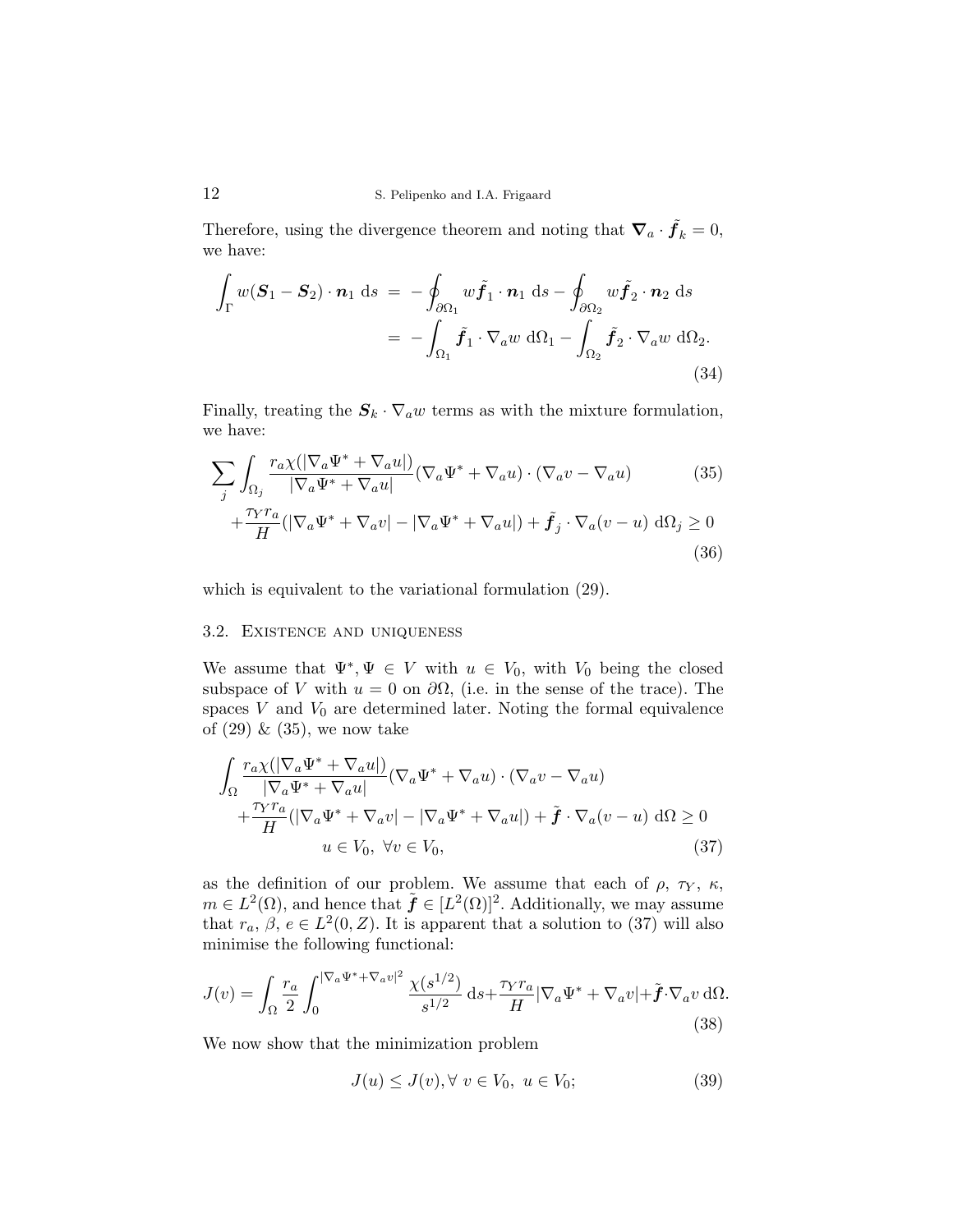has a unique solution  $u \in V_0$ , which solves the original problem in its variational formulation (29). To do this we use classical results from convex analysis. The application of these results and determination of the space in which the solution lies depends largely on the properties of  $\chi$ . We explore these properties next, and in §3.2.2 give some preliminary results.

## 3.2.1. Properties of  $\chi$

Here we are only interested in the properties of  $\chi$  as a function of  $|\nabla_a \Psi|$ . Thus, here we write  $\chi = \chi(|\nabla_a \Psi|)$  and denote by  $\chi'(|\nabla_a \Psi|)$  the partial derivative of  $\chi(|\nabla_a\Psi|)$  with respect to  $|\nabla_a\Psi|$ . Let:

$$
A = \frac{H^{m+2}}{\kappa^m(m+2)} > 0; \qquad B = \frac{\tau_Y}{H} > 0.
$$

The function  $\chi$  is defined implicitly by (5). The following properties are established using elementary methods.

1. Asymptotic behavior as  $|\nabla_a \Psi| \to 0$ :

$$
|\nabla_a \Psi| \sim \frac{A \chi^{m+1}}{B} \left( \frac{m+2}{m+1} \right) \Rightarrow \chi \sim \left( \frac{B}{A} \frac{(m+1)}{(m+2)} \right)^{1/(m+1)} |\nabla_a \Psi|^{1/(m+1)}
$$
(40)

2. Asymptotic behavior as  $|\nabla_a \Psi| \to \infty$ :

$$
|\nabla_a \Psi| \sim A \chi^m \Rightarrow \chi \sim A^{-1/m} |\nabla_a \Psi|^{1/m}.
$$
 (41)

3. Derivatives with respect to  $|\nabla_a \Psi|$  for  $\chi > 0$ :

$$
\frac{\partial |\nabla_a \Psi|}{\partial \chi} = \frac{A\chi^m}{(\chi + B)^3} \left( m\chi^2 + 2m \frac{(m+2)}{(m+1)} B\chi + (m+2)B^2 \right) > 0
$$
  

$$
\chi' = \frac{\partial \chi}{\partial |\nabla_a \Psi|} = \left( \frac{\partial |\nabla_a \Psi|}{\partial \chi} \right)^{-1} > 0
$$
(42)

i.e.  $\chi$  is strictly increasing.

4. Bounds on  $\chi$ , for all  $|\nabla_a \Psi|$ :

$$
\chi \ge \left(\frac{m+1}{A(m+2)}\right)^{1/m} |\nabla_a \Psi|^{1/m} \tag{43}
$$

$$
\chi \leq \begin{cases} \left(\frac{2B}{A}\right)^{1/(m+1)} |\nabla_a \Psi|^{1/(m+1)} & |\nabla_a \Psi| \leq AB^m/2, \\ \left(\frac{2}{A}\right)^{1/m} |\nabla_a \Psi|^{1/m} & |\nabla_a \Psi| > AB^m/2, \end{cases}
$$
(44)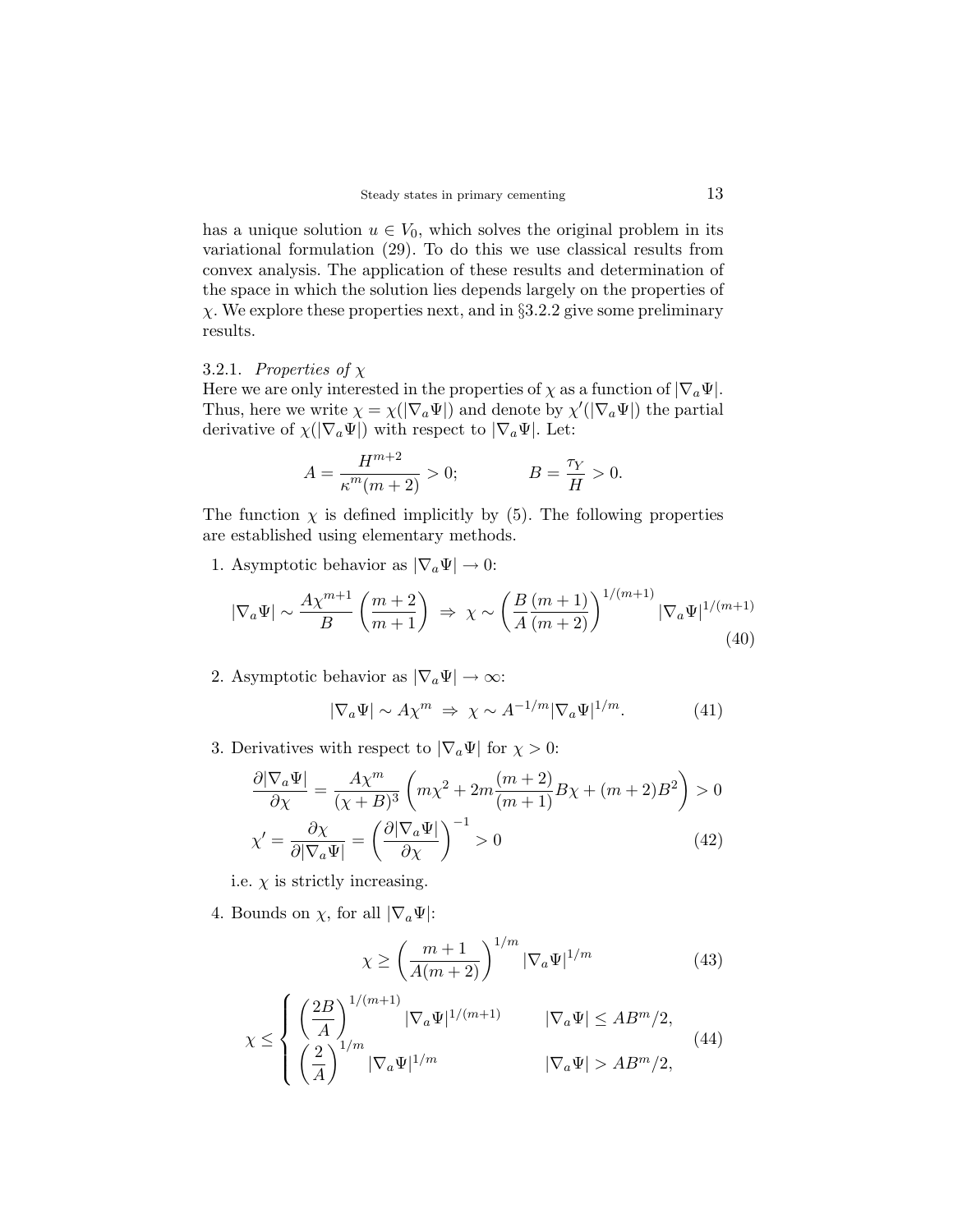3.2.2. Preliminary results

PROPOSITION 1. Let

$$
\Phi(x,y) = \int_0^{x^2 + y^2} \frac{\chi(s^{1/2})}{s^{1/2}} ds,
$$

with  $\chi$  as above. Then  $\Phi$  is strictly convex in  $\mathbb{R}^2$ .

*Proof.* The Hessian matrix of  $\Phi$  is easily computed and has eigenvalues  $2\frac{\chi(r)}{r}$  and  $2\chi(r)$ , both of which are strictly positive. Thus  $\Phi(x, y)$ is strictly convex in  $\mathbb{R}^2$ .  $\Box$ 

PROPOSITION 2.  $J(v)$  as defined in (38) is strictly convex.

*Proof.* Strict convexity of the first term in  $J(v)$  follows directly from Proposition 1. Convexity of the second term in  $J(v)$  follows from the triangle inequality. The third term in  $J(v)$  is linear in v and hence trivially convex. Thus,  $J(v)$  is a sum of two convex functions and a strictly convex function and is itself strictly convex in  $\mathbb{R}$ .  $\Box$ 

Now let us show that  $\lim_{||v||\to+\infty} J(v) = +\infty$ . Let

$$
K(\boldsymbol{x}) = \int_{\Omega} \frac{r_a}{2} \int_0^{|\boldsymbol{x}|^2} \frac{\chi(s^{1/2})}{s^{1/2}} ds + \frac{\tau_Y r_a}{H} |\boldsymbol{x}| + \tilde{\boldsymbol{f}} \cdot (\boldsymbol{x} - \nabla_a \Psi^*) d\Omega, \tag{45}
$$

where  $\mathbf{x} : \mathbb{R}^2 \to \mathbb{R}^2$  so that  $J(v) = K(\nabla_a \Psi^* + \nabla_a v)$ .

PROPOSITION 3.  $K(\mathbf{x}) \to \infty$  as  $\int_{\Omega} |\mathbf{x}|^{1+1/m} d\Omega \to \infty$ . *Proof.* From the lower bounds in §3.2.1, there exists  $\alpha > 0$ :

$$
\chi \geq \alpha |\nabla_a \Psi|^{1/m}, \tag{46}
$$

Thus,

$$
K(\boldsymbol{x}) \geq \int_{\Omega} \frac{\alpha r_a}{2} \int_0^{|\boldsymbol{x}|^2} \frac{s^{1/(2m)}}{s^{1/2}} ds - |\tilde{\boldsymbol{f}}||\boldsymbol{x}| + \tilde{\boldsymbol{f}} \cdot \nabla_a \Psi^* d\Omega
$$
  
\n
$$
\geq \int_{\Omega} \frac{\alpha r_a}{1 + 1/m} |\boldsymbol{x}|^{1 + 1/m} - |\tilde{\boldsymbol{f}}||\boldsymbol{x}| d\Omega + \delta,
$$
 (47)

where  $\delta = \int_{\Omega} \tilde{\boldsymbol{f}} \cdot \nabla_a \Psi^* d\Omega$ . Using Holder's inequality:

$$
K(\boldsymbol{x}) \geq \tilde{\alpha} \int_{\Omega} |\boldsymbol{x}|^{1+1/m} d\Omega - c_{*} \left[ \int_{\Omega} |\boldsymbol{x}|^{1+1/m} d\Omega \right]^{\frac{1}{1+1/m}} + \delta,
$$
  

$$
= \tilde{\alpha} \int_{\Omega} |\boldsymbol{x}|^{1+1/m} d\Omega \left( 1 - \frac{c_{*}}{\tilde{\alpha}} \left[ \int_{\Omega} |\boldsymbol{x}|^{1+1/m} d\Omega \right]^{-\frac{1}{1+m}} \right) + \delta,
$$
  

$$
\to \infty \text{ as } \int_{\Omega} |\boldsymbol{x}|^{1+1/m} d\Omega \to \infty,
$$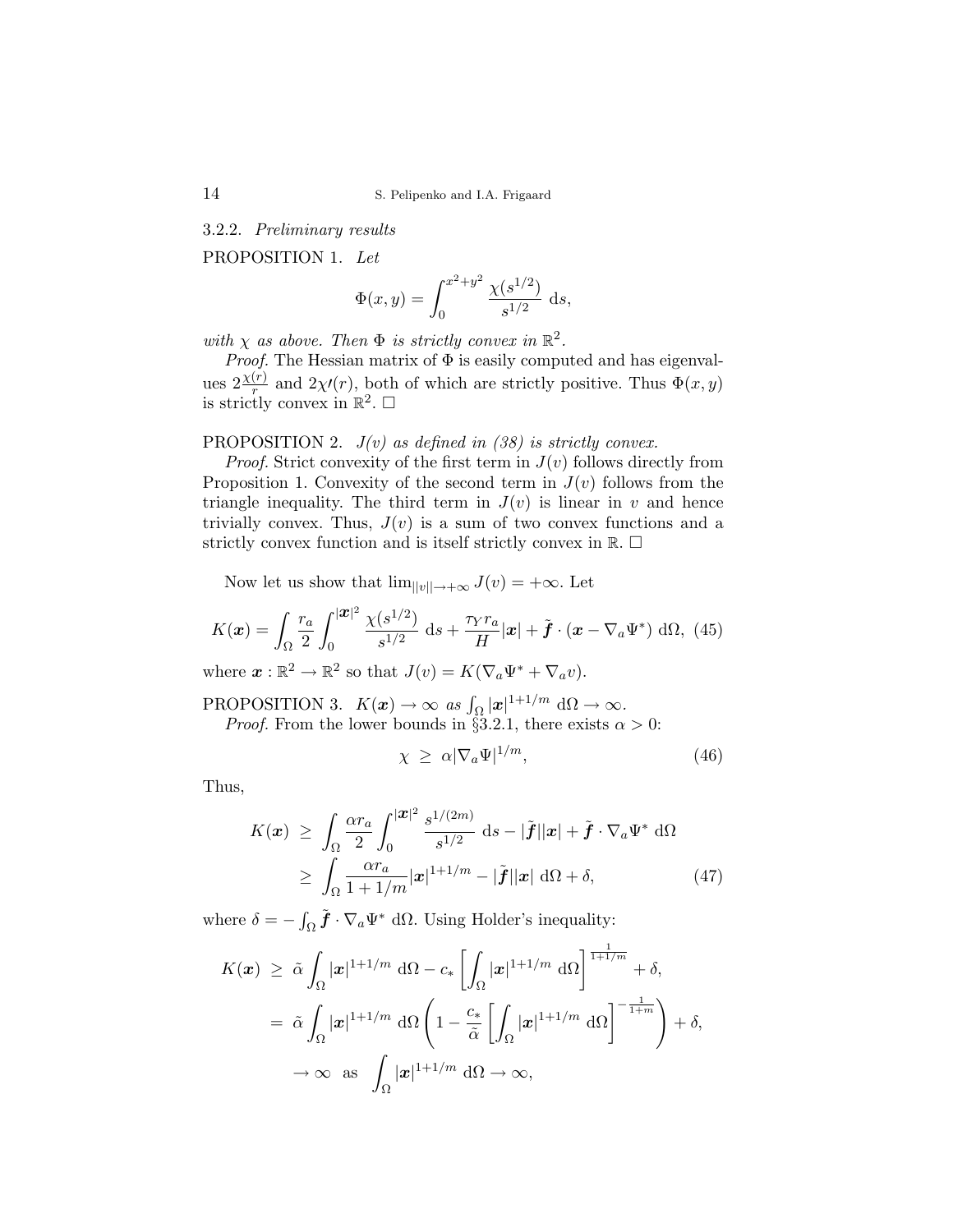where  $\tilde{\alpha} = \min(r_a)\alpha/(1 + 1/m) > 0$ ,  $c_* =$  $\overline{h}$  $\int_{\Omega} |\tilde{\boldsymbol{f}}|^{p'} d\Omega$   $\left| \int_{1/p'}^{1/p'} \right|$  with  $1/p +$  $1/p' = 1$  and  $p = 1 + 1/m$ .  $\Box$ 

LEMMA 1.  $J(v) \to \infty$  as  $||v||_{W^{1,1+1/m}} \to \infty$ .

*Proof.* We note that for  $v \in W_0^{1,1+1/m}$  $\mathbb{Q}_0^{1,1,\mathsf{I}+1/m}(\Omega)$ , a Poincaré-type inequality holds, and the semi-norm

$$
\left[\int_{\Omega}|\nabla v|^{1+1/m}\right]^{\frac{1}{1+1/m}},
$$

is an equivalent norm to  $||v||_{W^{1,1+1/m}}$ , see for example Theorem 1.7 in chapter 2 of [28]. Secondly, note that as

$$
|\nabla_a \Psi^* + \nabla_a v| \ge |\nabla_a v| - |\nabla_a \Psi^*|,\tag{48}
$$

we have

$$
||v||_{W^{1,1+1/m}(\Omega)} \to \infty \Rightarrow ||\nabla_a \Psi^* + \nabla_a v||_{L_{1+1/m}(\Omega)} \to \infty. \tag{49}
$$

The result then follows directly from proposition 3.  $\Box$ 

#### 3.2.3. Existence and uniqueness

To summarise,  $J(v)$  is continuous, strictly convex and  $J(v) \rightarrow \infty$ as  $||v||_{W^{1,1+1/m}(\Omega)} \to \infty$ . Thus as  $W_0^{1,1+1/m}$  $_{0}^{1,1+1/m}(\Omega)$  is a closed convex nonempty subset of  $W^{1,1+1/m}(\Omega)$ , from standard optimization theory in Banach spaces it follows that the minimization problem (39) has a unique solution  $u \in W_0^{1,1+1/m}$  $\mathbb{Q}_0^{1,1,\mathfrak{t}+1/m}(\Omega)$ , see e.g. [29]. Moreover, on writing  $J(v) = J_0(v) + J_1(v)$  where

$$
J_0(v) = \int_{\Omega} \frac{r_a}{2} \int_0^{|\nabla_a \Psi^* + \nabla_a v|^2} \frac{\chi(s^{1/2})}{s^{1/2}} ds + \tilde{f} \cdot \nabla_a v \, d\Omega \qquad (50)
$$

is strictly convex and Gateaux-differentiable on  $W_0^{1,1+1/m}$  $0^{(1,1+1/m)}$  $(\Omega)$  and

$$
J_1(v) = \int_{\Omega} \frac{\tau_Y r_a}{H} |\nabla_a \Psi^* + \nabla_a v| \, \, \mathrm{d}\Omega \tag{51}
$$

is convex and continuous, we have (see Theorem 2.1 in Chapter V of [30]) that the unique solution of the minimization problem is characterized by

$$
(J_0'(u), v-u)+J_1(v)-J_1(u) \ge 0, \ \forall v \in W_0^{1,1+1/m}(\Omega), \ u \in W_0^{1,1+1/m}(\Omega)
$$
\n(52)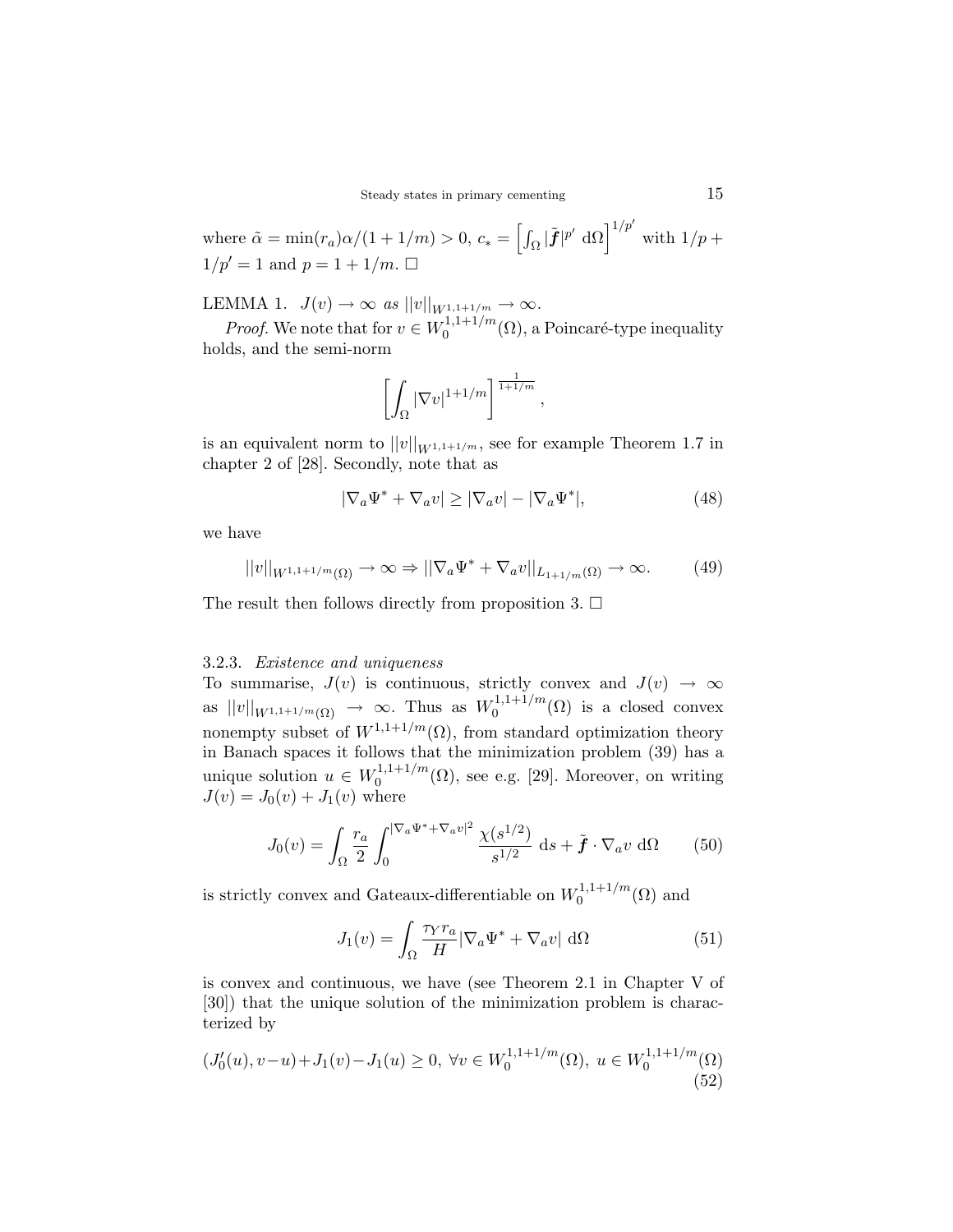where  $(J'_0(v), w)$  is the Gateaux derivative of  $J_0$ :

$$
(J'_0(v), w) = \lim_{t \to 0} \frac{J_0(v + tw) - J_0(v)}{t}
$$
  
= 
$$
\int_{\Omega} \frac{r_{a} \chi(|\nabla_a \Psi^* + \nabla_a v|)}{|\nabla_a \Psi^* + \nabla_a v|} (\nabla_a \Psi^* + \nabla_a v) \cdot \nabla_a w + \tilde{f} \cdot \nabla_a w \, d\Omega.
$$

Thus, on substituting into (52) we clearly recover the variational formulation (37). We conclude that the variational formulation has a unique solution in  $W_0^{1,1+1/m}$  $\mathbb{Q}_0^{1,1+1/m}(\Omega)$ . Furthermore, since  $W^{1,1+1/m}(\Omega)$  is an affine space, i.e.

$$
W^{1,1+1/m}(\Omega) = \Psi^* + W_0^{1,1+1/m}(\Omega),
$$

for any  $\Psi^* \in W^{1,1+1/m}(\Omega)$ , (and we have also shown that such a  $\Psi^*$  can be constructed), it follows that there exists a unique stream function  $\Psi \in W^{1,1+1/m}(\Omega).$ 

Remark 1: In proving the above results, for brevity we have been rather negligent in our definition of  $m$ . In the mixture formulation, we must assume (as in [14]), that the rheological parameters of the mixture, (i.e. having intermediate concentrations), are defined by closure laws that preserve positivity of the consistency, power law indices and densities. For example, in [14] a simple linear mixture law was used for simplicity. It's clear from proposition 3 and lemma 1, that we require  $m = \sup_{\Omega} \{m\}.$  Similarly, in the interface-tracking formulation, we take  $m = \max_k \{m_k\}.$  Physically, this corresponds to the fluid that is has the smallest power law index, i.e. is shear thinning to the greatest extent.

**Remark 2:** For displacements involving shear thinning fluids,  $n <$ 1, we have that  $m > 1$  and hence  $W^{1,1+1/m}(\Omega) \not\subset H^1(\Omega)$ , whereas for shear-thickening displacements and those involving Bingham fluids,  $n \geq 1$ , and due to the Sobolev embedding theorems we have  $\Psi \in$  $W^{1,1+1/m}(\Omega) \subset H^1(\Omega).$ 

#### 4. Steady state displacements

The existence and uniqueness results are very general, covering a wide range of geometries as would typically be found in a well. We now address the question of whether a steady state, (travelling wave), solution can be found. For this we shall consider the interface-tracking formulation, both for simplicity and since we will seek an analytical form for the shape of the steady interface. From a physical perspective, such solutions are to be expected in certain situations, e.g. a heavier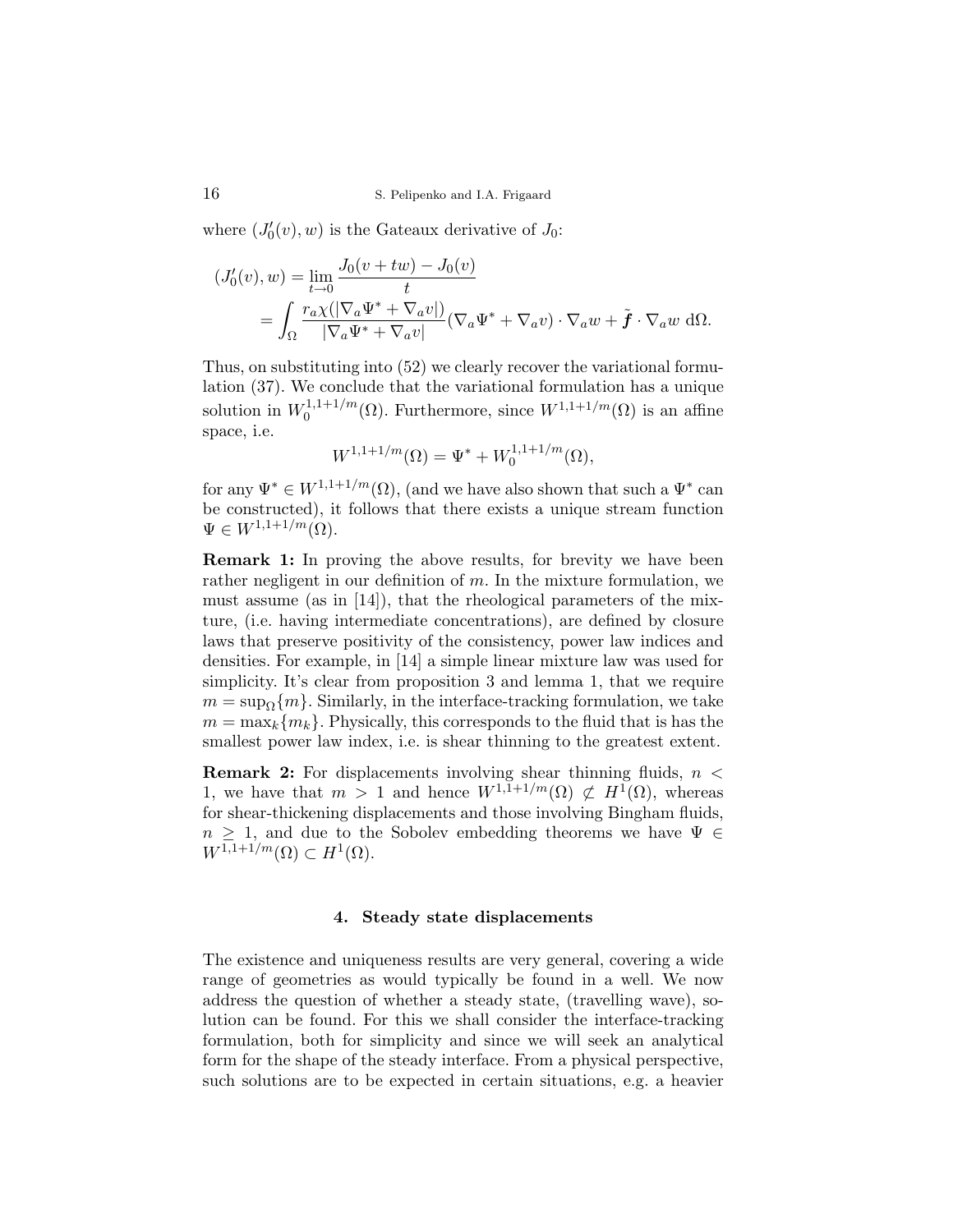more viscous fluid slowly displacing a lighter less viscous fluid upwards in a vertical concentric annulus.

Since the mean axial speed at a depth  $\xi$  in the well is given by  $Q(t)/[H(\xi)r_a(\xi)]$ , it is apparent that a steady displacement solution cannot exist if the geometry is changing along the length of the well. Additionally,  $Q(t)$  enters only through the boundary conditions. Therefore, we assume that the well is uniform in the  $\xi$ -direction and that a constant flow rate is pumped. Without loss of generality the scalings in [14] give that:  $H = r_a = 1$  and assume  $Q(t) = 1$ . We also assume that  $\beta(\xi)$  and  $e(\xi)$  are constant. This situation is not wholly unrealistic in considering a well, since typically  $Z \gg 1$ , whereas the slowly changing axial geometry changes on an intermediate length-scale, L:

$$
1 \ll L \ll Z,
$$

e.g. L could be related to the length of a stand of casing, the separation between centralisers, or radius of curvature of the drilled hole, all of which a much longer than the circumference, which has been used as the length-scale, (i.e. this ignores  $O(1)$  changes in annular geometry, such as washouts, which in any case violate the model assumptions). Secondly, for laboratory based experimental studies, it is easiest to construct a uniform annulus.

For the interface tracking formulation, we consider only two fluids and introduce a frame of reference  $(z, \phi)$  where  $z = \xi - t$  is moving with the mean speed of the flow,  $(=$  unity). The interface separates fluid 1, the lower displacing fluid, from the displaced fluid 2. We consider a long domain  $z \in (-L, L)$ , with the steady interface centred at  $z = 0$ . We denote the interface position in the moving frame by:

$$
z = g(\phi, t) = h(\phi, t) - t,\tag{53}
$$

and write the stream function  $\Psi$  as

$$
\Psi = \Phi + \phi + \frac{e}{\pi} \sin \pi \phi, \tag{54}
$$

i.e.  $\Phi$  is the stream function in the moving frame. The kinematic equation (17) becomes

$$
(1 + e \cos \pi \phi) \frac{\partial g}{\partial t} - \frac{\partial \Phi}{\partial z} \frac{\partial g}{\partial \phi} = \frac{\partial \Phi}{\partial \phi},\tag{55}
$$

The field equations for  $\Phi$  in the moving frame are (15) & (16), in lower and upper domains, respectively, with constitutive laws  $(8)$  & (9). Boundary conditions for  $\Phi$  are:

$$
\Phi(0, z) = \Phi(1, z) = 0,\t\t(56)
$$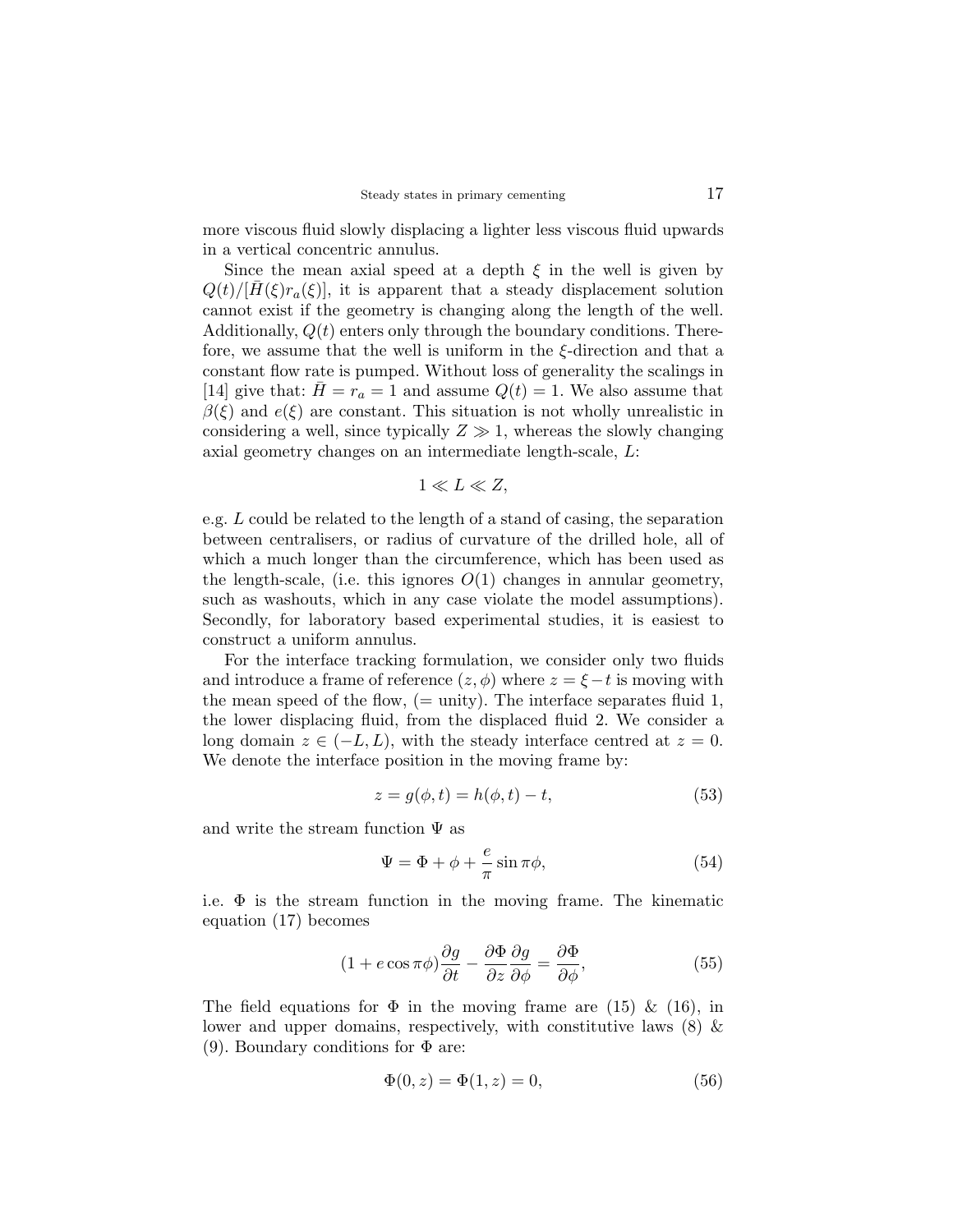*c.f.* conditions  $(11) \& (12)$ , and

$$
\frac{\partial \Phi}{\partial z}(\phi, \pm L) = 0,\tag{57}
$$

i.e. our section of the annulus is somewhere away from the ends, ( $\xi =$  $0, Z$ , and once we move away from the interface a sufficiently large distance, L, the annulus is filled with a single fluid, flowing parallel to the axis of the annulus. At the interface the following two continuity conditions are satisfied,

$$
[\Phi]_1^2 = 0,
$$
\n
$$
\left[\frac{\rho_k \cos \beta}{St^*} \frac{\partial g}{\partial \phi} - \frac{\rho_k \sin \beta \sin \pi \phi}{St^*}\right]_1^2 = \left[\left(\frac{\chi_k + \frac{\tau_{k,Y}}{H}}{|\nabla(\Phi + \phi + \frac{e}{\pi} \sin \pi \phi)|}\right) \times \left(\frac{\partial \Phi}{\partial z} - \left[\frac{\partial \Phi}{\partial \phi} + 1 + e \cos \pi \phi\right] \frac{\partial g}{\partial \phi}\right)\right]_1^2
$$
\n(59)

c.f. conditions (19) & (22). Note that for a steady state displacement, both fluids must be yielded at the interface.

In general we will seek steady g and  $\Phi$ . If g is steady, then (55) corresponds to saying that the interface is a streamline, (i.e. for  $\Phi$ ). Since the interface must intercept  $\phi = 0$  and  $\phi = 1$ , where (56) is satisfied, it follows that  $\Phi = 0$  on a steady interface. In the following situations we are able to find an analytical solution for both  $q$  and  $\Phi$ .

## 4.1. CONCENTRIC ANNULI:  $e = 0$

This is certainly the simplest case possible and one in which, at least when vertical, our intuition tells us that there must exist a steady state.

Setting  $\Phi = 0$  gives that  $\Psi = \phi$ . Hence  $\nabla \Psi = (1, 0)$ , and since  $S_k$  is constant in fluid k, the field equations (15)  $\&$  (16) are both satisfied. It remains only to satisfy (59), which simplifies to:

$$
\left[\chi_k(1) + \tau_{k,Y} + \frac{\rho_k \cos \beta}{St^*}\right]_1^2 \frac{\partial g}{\partial \phi} = \left[\frac{\rho_k \sin \beta}{St^*}\right]_1^2 \sin(\pi \phi),\tag{60}
$$

which gives the shape of the interface up to an additive constant, (set to zero):

$$
g(\phi) = -\frac{1}{\pi} \frac{b \sin \beta}{\left[\chi_k(1) + \tau_{k,Y}\right]_1^2 + b \cos \beta} \cos \pi \phi,
$$
 (61)

where  $b$  is the buoyancy parameter:

$$
b = \frac{\rho_2 - \rho_1}{St^*},\tag{62}
$$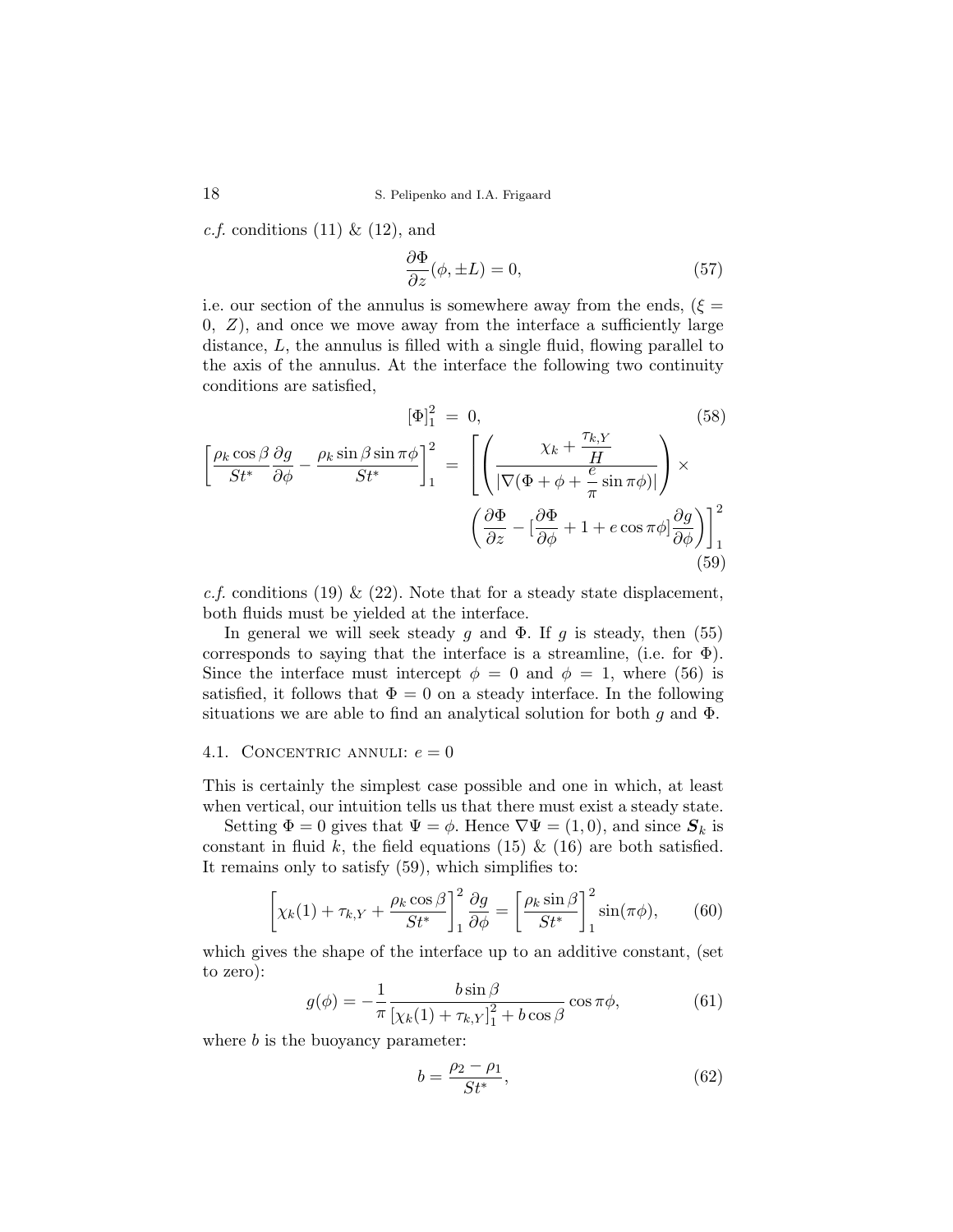which will typically be negative since a more dense fluid is usually used to displace a lighter one. Although simplistic, this solution gives a number of insights.

- 1. The term  $(\chi_k(1)+\tau_{k,Y})$  is the pressure gradient in each fluid, which is in the axial direction only. Thus, the fraction in (61) represents the ratio of differences in the azimuthal and axial modified pressure gradients. If the jump in modified pressure gradients is predominantly axial, the steady state will be flat, whereas if the jump is predominantly azimuthal the steady state will elongate along axis of the well. Thus, for a fixed density difference, increasing the frictional pressure drop in the displacing fluid, i.e.  $(\chi_1(1) + \tau_{1,Y})$ , will tend to flatten the steady state profile.
- 2. Vertical well: Here  $\beta = 0$  giving  $g(\phi) = constant$ , i.e. the steadystate interface is horizontal as expected.
- 3. Inclined well: With no rheology difference, we have simply

$$
g(\phi) = -\frac{1}{\pi} \tan \beta \cos \pi \phi, \qquad (63)
$$

which implies that the interface aligns perpendicular to the direction of gravity. Note also that in cementing, the Stokes number  $St^*$ is typically small, so that relatively small density differences can lead to large buoyancy b. The above shape is that approached in the limit  $b \to \infty$ , and is independent of the density difference.

4. Horizontal well: Here  $\beta = \pi/2$  and we obtain:

$$
g(\phi) = -\frac{1}{\pi} \frac{b}{\left[\chi_k(1) + \tau_{k,Y}\right]_1^2} \cos(\pi \phi). \tag{64}
$$

In a horizontal well there will naturally be a tendency for the heavier fluid to slump towards the bottom of the annulus. Equation (64) is interesting in that it indicates that these buoyancy effects can be compensated by rheological effects, resulting in a steady state.

Various examples of the variations in (61) are shown in §4.4.

#### 4.2. MILDLY ECCENTRIC ANNULI:  $e \ll 1$

In this section, we show that it is also possible to derive an analytical solution in the case that  $e \ll 1$ , by means of a regular perturbation expansion.

In applying this method we linearise with respect to  $e$ , not only about the zero-th order solution, but also about the zero-th order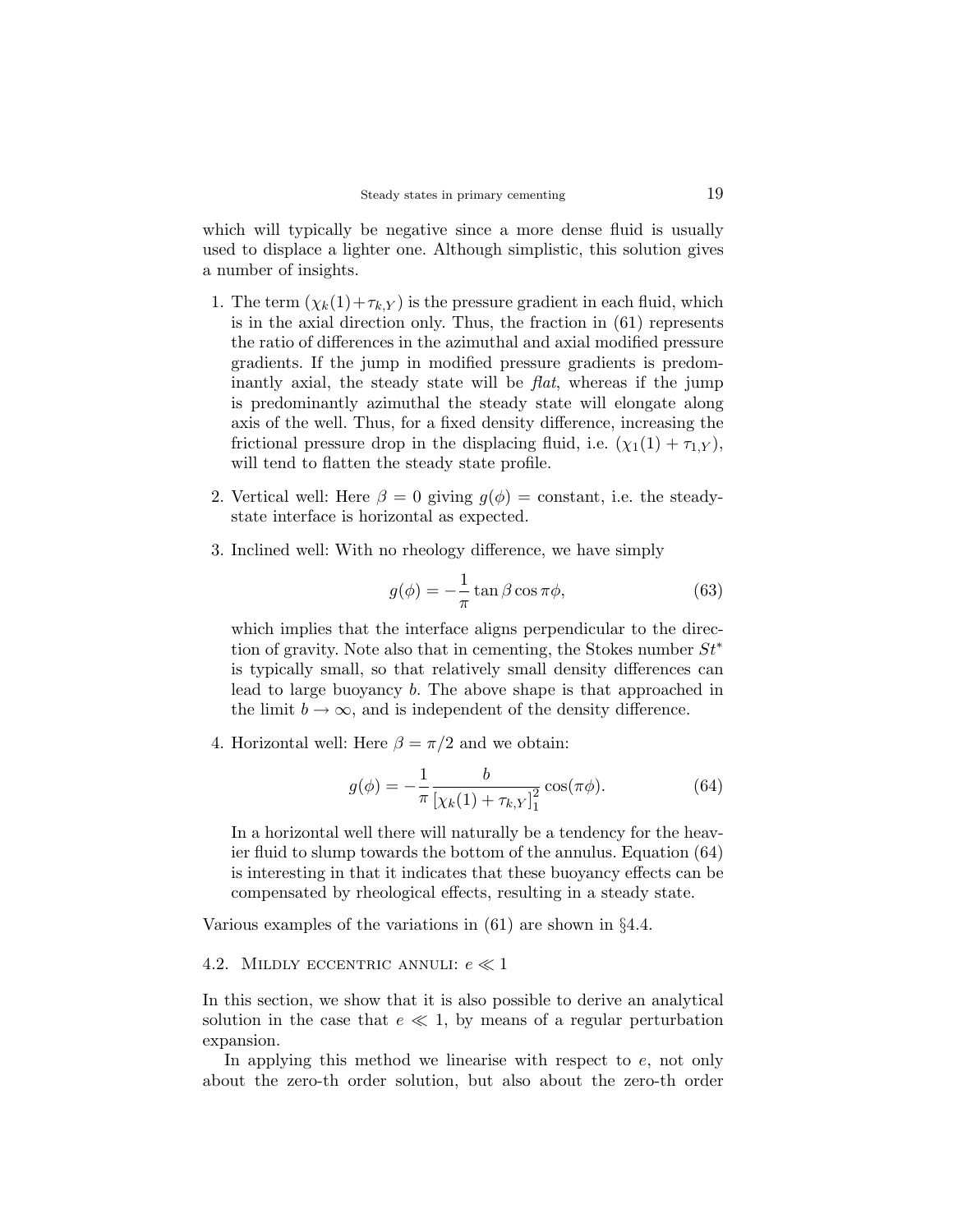domain, i.e. steady state shape. Since we wish to find an analytical solution, via separation of variables, we require that the zero-th order domain shape be rectangular, meaning that we must impose the requirement that the zero-th order steady state shape is of  $O(e)$ , (i.e. the fully concentric solution  $q$ , derived in the above section, is small). This requirement is equivalent to assuming that

$$
\frac{b\sin\beta}{\left[\chi_k(1,1) + \tau_{k,Y}\right]_1^2 + b\cos\beta} \sin\pi\phi = O(e). \tag{65}
$$

Condition (65) is likely to be satisfied either in a nearly-vertical well,  $\beta \ll 1$ , or if the frictional pressure difference is much greater than the buoyancy parameter. Thus, our results will be slightly restrictive. However, in including eccentricity they will still give good insight into the effects of parameter variations on steady state shape.

We seek regular perturbation solutions of form:

$$
\Phi(z, \phi) = e\Phi_1(z, \phi) + e^2 \Phi_2(z, \phi) + ... g(\phi) = eg_1(\phi) + e^2 g_2(\phi) + ...
$$

with

$$
\Psi = \Phi + (\phi + \frac{e}{\pi}\sin \pi \phi),
$$

and  $H = 1 + e \cos \pi \phi$ . We substitute these expressions into (15) & (16) and into the rheological laws  $(8) \& (9)$ , expand with respect to small e and retain only the  $O(e)$  terms, giving:

$$
(\chi'_k(1,1) + \chi_{k,H}(1,1) - \tau_{k,Y})\pi \sin \pi \phi = (\chi_k(1,1) + \tau_{k,Y})\frac{\partial^2 \Phi_1}{\partial z^2} \n\chi'_k(1,1)\frac{\partial^2 \Phi_1}{\partial \phi^2}
$$
\n(66)

in each of the fluid domains  $\Omega_k$ ;  $k = 1, 2$ . Note that we now denote  $\chi_k = \chi_k(|\nabla_a \Psi|, H)$ , since we have linearised both with respect to the solution  $\Phi$  and with respect to the geometry H. To leading order, our zero-th order solution has  $(|\nabla_a \Psi|, H) = (1, 1)$ . We denote by  $\chi'_k$  the partial derivative of  $\chi_k$  with respect to  $|\nabla_a \Psi|$ , and by  $\chi_{k,H}$ , the partial derivative of  $\chi_k$  with respect to H.

Equation (66) is a linear elliptic equation in  $\Omega_k$ . Assuming (65), we may linearise the domains, giving to leading order:  $\Omega_1 = (0, 1) \times (-L, 0)$ and  $\Omega_2 = (0,1) \times (0,L)$ . Boundary conditions at  $\phi = 0,1$  for the two domains are (56) and at  $z = \pm L$  we have (57). The zero-th order interface is the line  $z = 0$ , along which (58) and (55) imply that

$$
\Phi(\phi, 0) = 0,\tag{67}
$$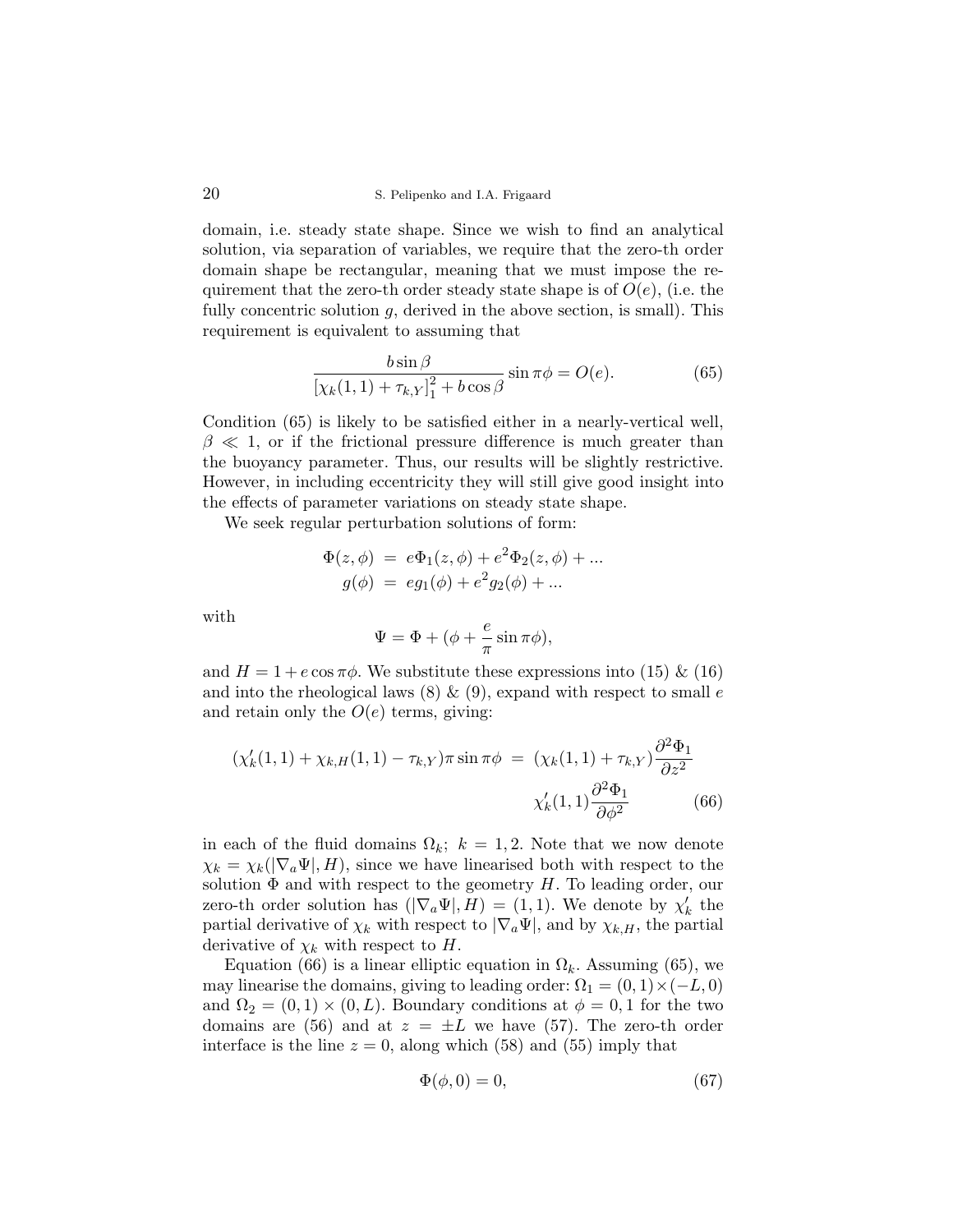see our earlier discussion. These boundary conditions are sufficient to calculate the solution  $\Phi_1$  to (66) in each domain, (e.g. by homogenizing (66) and using separation of variables). The analytical solutions are:

$$
\Phi_1(\phi, z) = \left(1 + \frac{\chi_{1,H}(1, 1) - \tau_{1,Y}}{\chi'_1(1, 1)}\right) \left(-1 + \frac{\cosh \alpha_1(L+z)}{\cosh \alpha_1 L}\right) \frac{\sin \pi \phi}{\pi},
$$
\n
$$
(\phi, z) \in \Omega_1,
$$
\n(68)

$$
\Phi_1(\phi, z) = \left(1 + \frac{\chi_{2,H}(1, 1) - \tau_{2,Y}}{\chi'_2(1, 1)}\right) \left(-1 + \frac{\cosh \alpha_2 (L - z)}{\cosh \alpha_2 L}\right) \frac{\sin \pi \phi}{\pi},
$$
  
\n
$$
(\phi, z) \in \Omega_2,
$$
 (69)

where

$$
\alpha_k^2 = \frac{\pi^2 \chi_k'(1,1)}{\chi_k(1,1) + \tau_{k,Y}} > 0.
$$
\n(70)

To determine the shape of the interface, we linearise (59), to give:

$$
0 = e \left[ (\chi_k(1,1) + \tau_{k,Y})(\frac{\partial \Phi_1}{\partial z}(\phi,0) - \frac{\partial g_1}{\partial \phi}) - \frac{\rho_k \cos \beta}{St^*} \frac{\partial g_1}{\partial \phi} \right]_1^2 + \left[ \frac{\rho_k \sin \beta \sin \pi \phi}{St^*} \right]_1^2 + O(e^2).
$$
 (71)

Note that, because of (65), both terms above have the same order. Rearranging we have:

$$
\frac{\partial g_1}{\partial \phi} = \frac{1}{e} \frac{b \sin \beta}{\left[\chi_k(1,1) + \tau_{k,Y}\right]_1^2 + b \cos \beta} \sin \pi \phi
$$

$$
+ \frac{\left[\left(\chi_k(1,1) + \tau_{k,Y}\right) \frac{\partial \Phi_1}{\partial z}(\phi,0)\right]_1^2}{\left[\chi_k(1,1) + \tau_{k,Y}\right]_1^2 + b \cos \beta}.
$$
(72)

The first term above is is simply the concentric annular solution. The second term represents the effect of eccentricity.

To simplify matters, we note that, using (5) and straightforward algebraic methods, that

$$
\chi_H(1,1) - \tau_Y = -\frac{\chi'(1,1)\chi^m(1,1)}{\kappa^m},\tag{73}
$$

and that

$$
1 - \frac{\chi'(1,1)\chi^m(1,1)}{\kappa^m} = -P(\chi(1,1),\tau_Y,m),\tag{74}
$$

where  $P(\chi(1,1), \tau_Y, m)$  is the strictly positive function given by:

$$
P(\chi, \tau_Y, m) = \frac{(m+1)^2 \chi^2 + (m+2)(2m+1)\chi \tau_Y + (m+1)(m+2)\tau_Y^2}{\chi[(m+1)\chi + (m+2)\tau_Y]}.
$$
\n(75)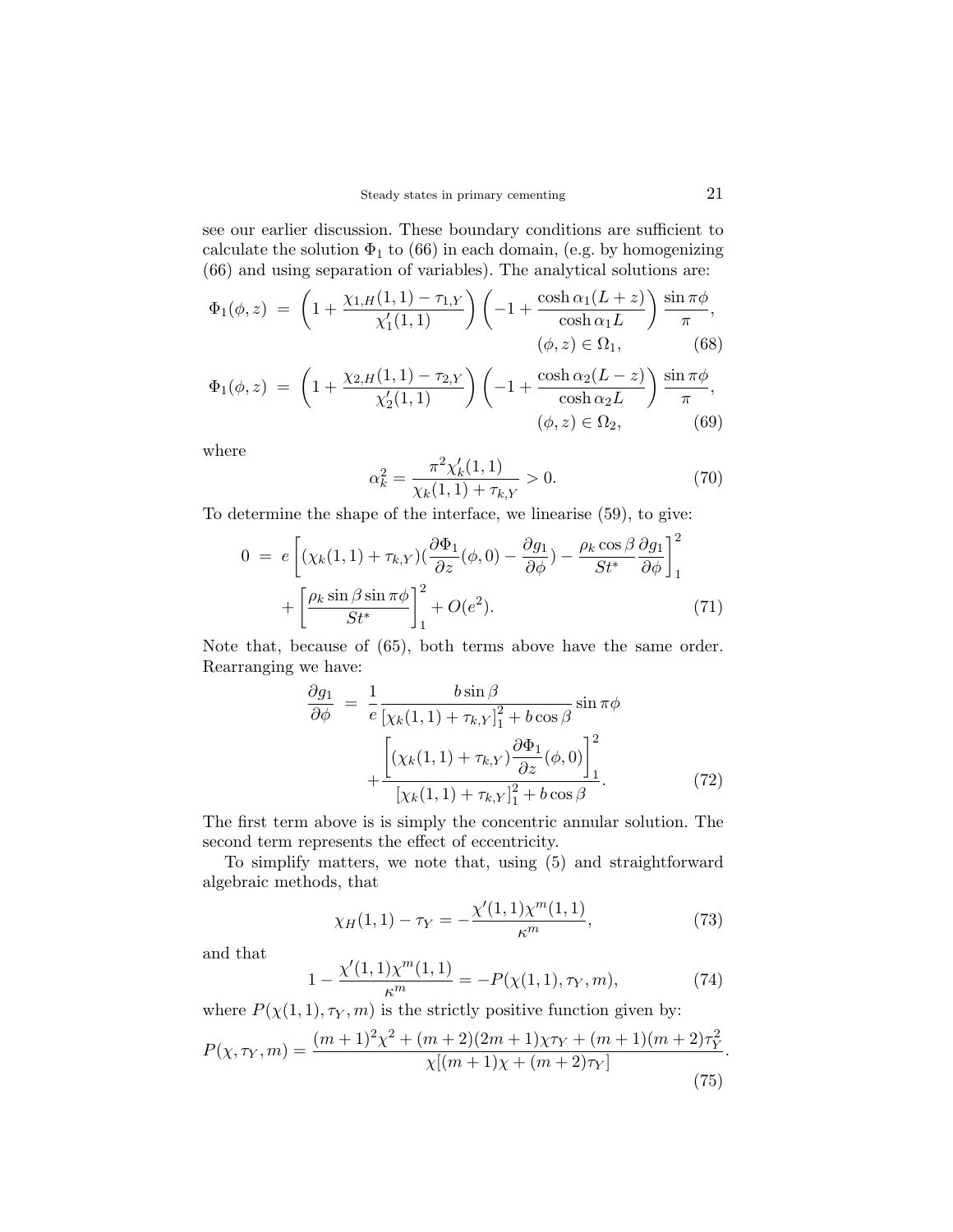We use (73)-(75), substitute for  $\Phi_1$ , simplify and integrate to give the interface position:

$$
g(\phi) \sim -\frac{1}{\pi} \frac{b \sin \beta}{\left[\chi_k(1,1) + \tau_{k,Y}\right]_1^2 + b \cos \beta} \cos \pi \phi
$$
 (76)  

$$
- \frac{e}{\pi^2} \frac{\sum_{k=1,2} P(\chi_k, \tau_{k,Y}, m_k)(\chi_k + \tau_{k,Y}) \alpha_k \tanh \alpha_k L}{\left[\chi_k(1,1) + \tau_{k,Y}\right]_1^2 + b \cos \beta} \cos \pi \phi,
$$

i.e. subject to (65). The simplified solution for  $\Phi$  is

$$
\Phi(\phi, z) \sim eP(\chi_1(1, 1), \tau_{1, Y}, m_1) \left(1 - \frac{\cosh \alpha_1(L+z)}{\cosh \alpha_1 L}\right) \frac{\sin \pi \phi}{\pi} + O(e^2),
$$
  

$$
(\phi, z) \in \Omega_1,
$$
 (77)

$$
\Phi(\phi, z) \sim eP(\chi_2(1, 1), \tau_{2, Y}, m_2) \left(1 - \frac{\cosh \alpha_2 (L - z)}{\cosh \alpha_2 L}\right) \frac{\sin \pi \phi}{\pi} + O(e^2),
$$
  

$$
(\phi, z) \in \Omega_2.
$$
 (78)

## 4.3. Remarks

The asymptotic solutions for the interface (76) and the stream function in each domain  $(77) \& (78)$  are interesting primarily because all the problem parameters appear in the solutions, (eccentricity, inclination, density difference, fluid rheologies). Although we require that (65) be satisfied and that  $e \ll 1$ , in order to get quantitatively accurate results, the methodology does not necessarily break down if (65) is not satisfied. Thus, we may consider that the parametric trends remain qualitatively correct at least partly outside of the strict domain of validity or our approximation. To justify this statement, note that if we relax (65) and thus assume

$$
\Phi(z, \phi) = e\Phi_1(z, \phi) + e^2 \Phi_2(z, \phi) + ... g(\phi) = g_0(\phi) + eg_1(\phi) + e^2 g_2(\phi) + ...
$$

this has no effect on (66), i.e. we still solve a linear Poisson equation in  $\Omega_1$  &  $\Omega_2$ . Unfortunately the domains are now:

$$
\Omega_1 = (0,1) \times (-L, g_0(\phi)), \qquad \Omega_2 = (0,1) \times (g_0(\phi), L).
$$

This makes analytical solution difficult, but a numerical solution could be fairly easily obtained. The difference now comes in the linearisation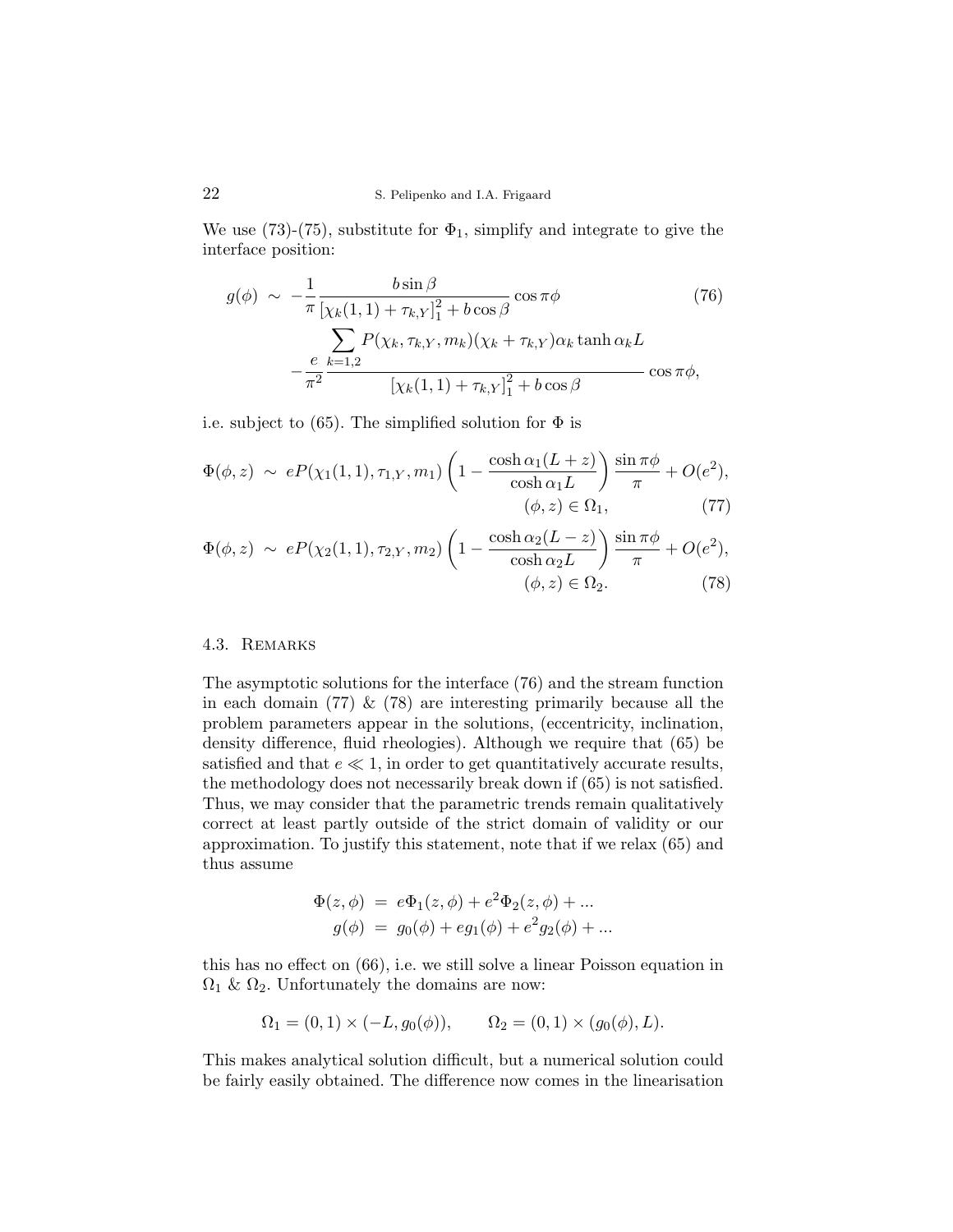of (59). In place of (71), the zero-th and first order terms are:

$$
\frac{\partial g_{0}}{\partial \phi} = \frac{b \sin \beta}{\left[\chi_{k}(1,1) + \tau_{k,Y}\right]_{1}^{2} + b \cos \beta} \sin \pi \phi
$$
(79)  

$$
\frac{\partial g_{1}}{\partial \phi} = \frac{\left[\left(\chi_{k}(1,1) + \tau_{k,Y}\right) \frac{\partial \Phi_{1}}{\partial z}(\phi, g_{0}) - \chi'_{k}(1,1) \frac{\partial \Phi_{1}}{\partial \phi}(\phi, g_{0})\right]_{1}^{2}}{\left[\chi_{k}(1,1) + \tau_{k,Y}\right]_{1}^{2} + b \cos \beta}
$$

$$
+ \frac{\left[\left(\tau_{k,Y} - \chi'_{k}(1,1) - \chi_{H,k}(1,1)\right) \cos \pi \phi \frac{\partial g_{0}}{\partial \phi}\right]_{1}^{2}}{\left[\chi_{k}(1,1) + \tau_{k,Y}\right]_{1}^{2} + b \cos \beta}
$$
(80)

The zero-th order term is instantly recognisable as (61). The first order term is much more complex than (71). From (80) we can see that higher harmonics will start to appear in our perturbation solution, as is usual. Although numerical solution of (66) and the complexity in (80) prohibit continuing, there is no indication that the perturbation method itself breaks down.

In (76) we can observe the effect of eccentricity on the concentric solution. The numerator of the 2nd term is strictly positive. Intuition tells us that the displacing fluid should be heavier and more *viscous* than the displaced fluid. In this case, the denominator of the second term is negative and we see that the 2nd term in (76) is of form  $e \times$  $C \times \cos \pi \phi$ , for some  $C > 0$ . Thus, in a near vertical well, (so that (65) is valid), for positive density and frictional pressure differences, (as advocated for such field operations, see [10]), the effect of eccentricity is to compensate for the first term in (76) by extending the steady state interface upwards along the wide side.

Much of the algebraic complexity in our solutions is due to the fluids having a yield stress. When there is no yield stress present, explict formulas can be derived for most of the parameters;  $(76)$ ,  $(77)$  &  $(78)$ become:

$$
g(\phi, z) \sim -\frac{1}{\pi} \frac{b \sin \beta}{\left[\kappa_k (m_k + 1)^{1/m_k}\right]_1^2 + b \cos \beta} \cos \pi \phi
$$
(81)  

$$
-\frac{e}{\pi} \frac{\sum_{k=1,2} \kappa_k (m_k + 1)^{1+1/m_k} m_k^{-1/2} \tanh(\pi m_k^{-1/2} L)}{\left[\kappa_k (m_k + 1)^{1/m_k} + \int_1^2 + b \cos \beta\right]} \cos \pi \phi.
$$

$$
\Phi(\phi, z) \sim e(m_1 + 1) \left(1 - \frac{\cosh \pi m_1^{-1/2} (L + z)}{\cosh \pi m_1^{-1/2} L}\right) \frac{\sin \pi \phi}{\pi} + O(e^2),
$$

$$
(\phi, z) \in \Omega_1,
$$
(82)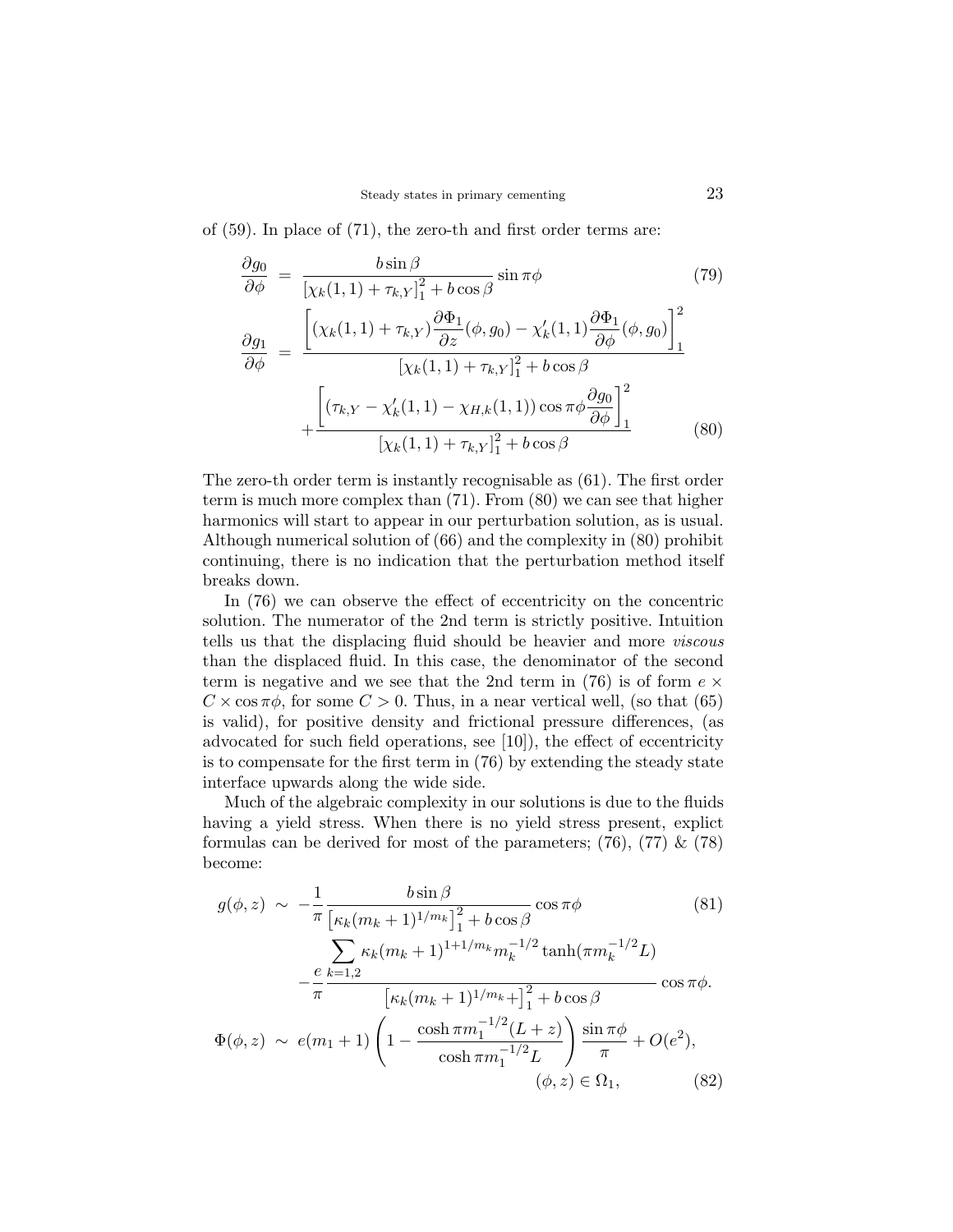$$
\Phi(\phi, z) \sim e(m_2 + 1) \left( 1 - \frac{\cosh \pi m_2^{-1/2} (L - z)}{\cosh \pi m_2^{-1/2} L} \right) \frac{\sin \pi \phi}{\pi} + O(e^2),
$$
  

$$
(\phi, z) \in \Omega_2.
$$
 (83)

These expressions are valid for power law fluids, (and Newtonian fluids,  $m=1$ ).

Finally, we may consider what happens in the far-field. For the stream function we may set  $z = \pm L$  in (77) & (78), respectively. At large L the terms divided by  $\cosh \alpha_k L$  may be neglected, (formally  $L \to \infty$ ), leaving simply the far field stream functions, which we write as  $\Phi_{\pm\infty}(\phi)$ , given by:

$$
\Phi_{-\infty}(\phi) = eP(\chi_1, \tau_{1,Y}, m_1) \frac{\sin \pi \phi}{\pi}, \qquad (84)
$$

$$
\Phi_{\infty}(\phi) = eP(\chi_2, \tau_{2,Y}, m_2) \frac{\sin \pi \phi}{\pi}.
$$
\n(85)

The far-field velocities  $\overline{w}_{\mp\infty}(\phi)$  on the wide  $(\phi = 0)$  and narrow  $(\phi = 1)$ sides of the annulus (in the original frame of reference) are:

$$
\overline{w}_{-\infty}(0) \sim 1 + eP(\chi_1, \tau_{1,Y}, m_1), \tag{86}
$$

$$
\overline{w}_{-\infty}(1) \sim 1 - eP(\chi_1, \tau_{1,Y}, m_1), \tag{87}
$$

$$
\overline{w}_{\infty}(0) \sim 1 + eP(\chi_2, \tau_{2,Y}, m_2), \tag{88}
$$

$$
\overline{w}_{\infty}(0) \sim 1 - eP(\chi_2, \tau_{2,Y}, m_2). \tag{89}
$$

Thus, the function  $P(\chi(1,1), \tau_Y, m)$  measures the maximal velocity differential between the far-field and the steady state. In the case of a power law fluid, we have:

$$
P(\chi, \tau_Y, m) = m + 1,
$$

and the velocity differential is clearly larger for large  $m$ , i.e. for shearthinning fluids, as is intuitive. It is interesting to note that in this case the velocity differential depends only on the power law index and not on the consistency of each fluid. For a Newtonian fluid, the ratio of wide to narrow side velocities is simply:  $(1+2e)/(1-2e)$ .

### 4.4. Illustrative results

In Fig. 4 we plot 3 examples of the stream function solution in the moving frame,  $(77) \& (78)$ . Note that our solution is independent of buoyancy and inclination. In Fig. 4a the displacing fluid has significantly higher yield stress, consistency and power law index  $(1/m)$ , than the displaced fluid. The streamlines are more densely packed in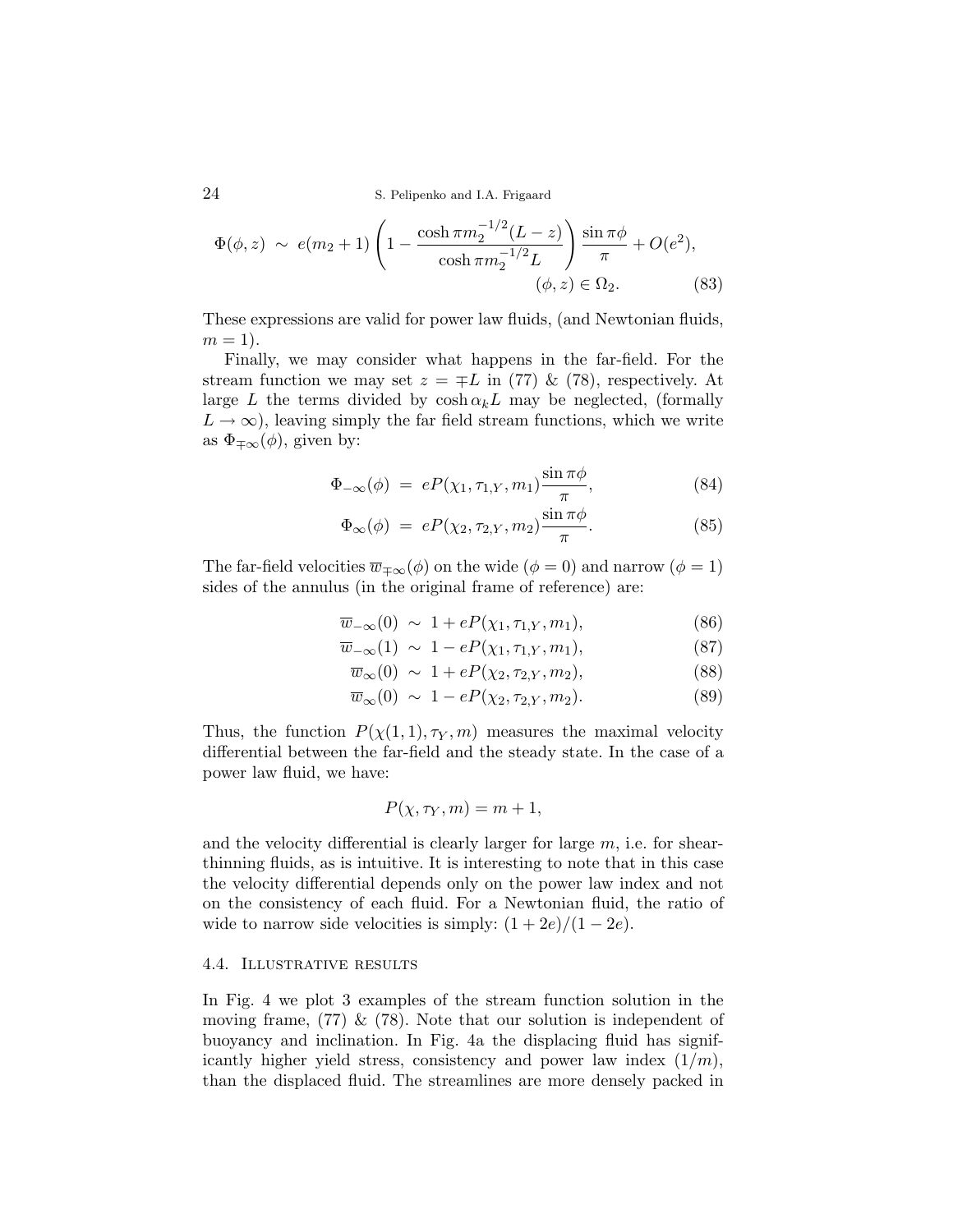

Figure 4. The function  $\Phi$ , for parameters  $L = 10$ ,  $\tau_{1,Y} = \kappa_1 = m_1 = 1.0$ : (left to right) a)  $e = 0.1$ ,  $\tau_{2,Y} = 0.5$ ,  $\kappa_2 = 0.5$ ,  $m_2 = 2.0$ ; b)  $e = 0.05$ ,  $\tau_{2,Y} = 0.5$ ,  $\kappa_2 = 0.5$ ,  $m_2 = 2.0$ ; c)  $e = 0.1$ ,  $\tau_{2,Y} = 0.9$ ,  $\kappa_2 = 0.9$ ,  $m_2 = 1.1$ . Streamlines are spaced at intervals  $\Delta \Phi = 0.01$ .

the less viscous upper fluid, indicating that the effects of eccentricity are felt more acutely here. In Fig. 4b the eccentricity has been reduced, giving a consequent (linear in  $e$ ) reduction in the velocity perturbation. Finally, in Fig. 4c we increase the yield stress consistency and power law index of the displaced fluid, to close to that of fluid 1. The streamlines in the two domains are quite similar.

In Figs. 5-10 we explore the variations in (76) with the model parameters. We fix a base case for the parameters:  $\beta = 0.1, e = 0.05$ ,  $b = -1, \tau_{1,Y} = 1, \kappa_1 = 1, m_1 = 1, \tau_{2,Y} = 0.8, \kappa_2 = 0.8, m_2 = 1.0,$ and for each of Figs. 5-10 we vary just one parameters to explore the sensitivity. For the rheological parameters, for brevity, we show only the results of varying the properties of fluid 2; qualitatively similar effects are achieved by changing fluid 1 properties in the opposite direction to fluid 2 parameters.

In each of Figs. 5-10 we plot  $g(\phi)$  from (76), and also the functions  $g_{conc}(\phi)$  and  $g_{ecc}(\phi)$ . The function  $g_{conc}(\phi)$  is the concentric annular solution (61), also the first term in (76). The function  $g_{ecc}(\phi)$  is the second term in (76), which contains all the effects of eccentricity. Thus, we compare the effects of each parameter on both the concentric and eccentric terms in (76).

Since our model has assumed (65) to hold, the variations in  $g_{conc}(\phi)$ in Figs. 5-10 are typically smaller than those in  $g_{ecc}(\phi)$ . Often the observed effects are contrary between  $g_{conc}(\phi)$  and  $g_{ecc}(\phi)$ , and due to (65) the eccentric effects dominate. Although eccentricity is certainly an important parameter, one should not conclude that it is always dominant. A better way of interpreting our results is as a competition between  $g_{conc}(\phi)$  and  $g_{ecc}(\phi)$ , i.e. specifically,  $g_{ecc}(\phi)$  is a perturbation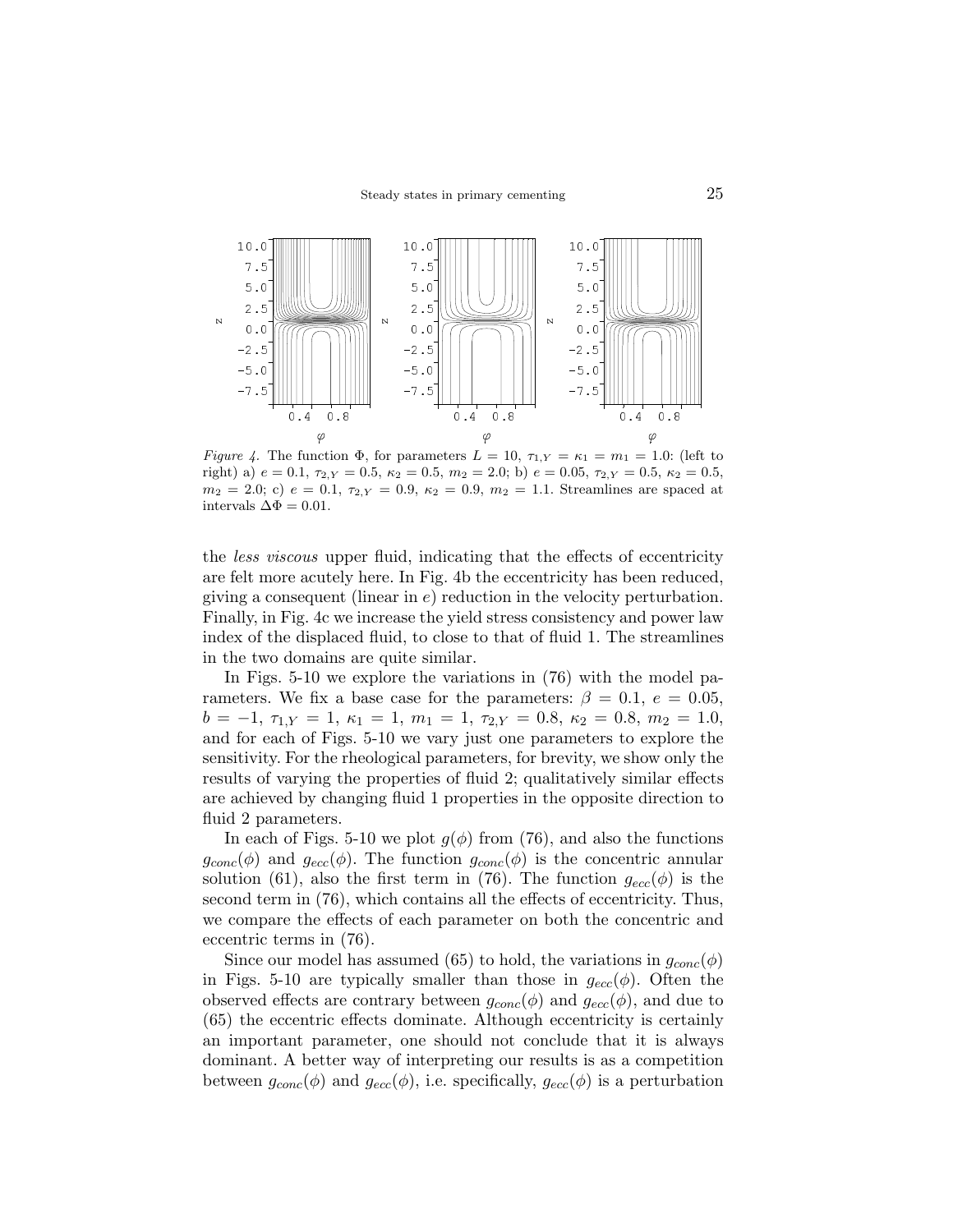

Figure 5. Parametric variations in  $g(\phi)$ ,  $g_{conc}(\phi)$  and  $g_{ecc}(\phi)$  with inclination  $\beta$ :  $\beta = 0, 0.03, 0.06, ..., 0.3; g_{conc}(\phi)$  elongates negatively,  $g_{ecc}(\phi)$  elongates positively. Fixed parameters are:  $e = 0.05$ ,  $b = -1$ ,  $\tau_{1,Y} = 1$ ,  $\kappa_1 = 1$ ,  $m_1 = 1$ ,  $\tau_{2,Y} = 0.8$ ,  $\kappa_2 = 0.8, m_2 = 1.0.$ 



Figure 6. Parametric variations in  $g(\phi)$ ,  $g_{conc}(\phi)$  and  $g_{ecc}(\phi)$  with eccentricity e:  $e = 0, 0.015, 0.03, \ldots, 0.15; g_{conc}(\phi)$  is unaffected,  $g_{ecc}(\phi)$  elongates positively. Fixed parameters are  $\beta = 0.1$ ,  $b = -1$ ,  $\tau_{1,Y} = 1$ ,  $\kappa_1 = 1$ ,  $m_1 = 1$ ,  $\tau_{2,Y} = 0.8$ ,  $\kappa_2 = 0.8$ ,  $m_2 = 1.0.$ 

of  $g_{conc}(\phi)$ . The relevant feature is usually whether or not increasing a parameter serves to elongate or flatten the steady state profile. These qualitative effects are summarised below.

- $g_{conc}(\phi)$  is elongated negatively, (i.e.,  $g_{conc}(0) g_{conc}(1) < 0$  and  $|g_{conc}(0)-g_{conc}(1)|$  increases), by the following variations: increasing  $\beta$ ,  $\tau_{2,Y}$ ,  $\kappa_2$ ,  $n_2 = 1/m_2$ ; decreasing  $b$ ,  $\tau_{1,Y}$ ,  $\kappa_1$ ,  $n_1 = 1/m_1$ .
- −  $g_{ecc}(\phi)$  is elongated positively, (i.e.,  $g_{ecc}(0) g_{ecc}(1) > 0$  and  $|g_{ecc}(0)$  $g_{ecc}(1)$  increases), by the following variations: increasing  $\beta$ , b, e,  $\tau_{2,Y}, \kappa_2, n_2 = 1/m_2$ ; decreasing  $\tau_{1,Y}, \kappa_1, n_1 = 1/m_1$ .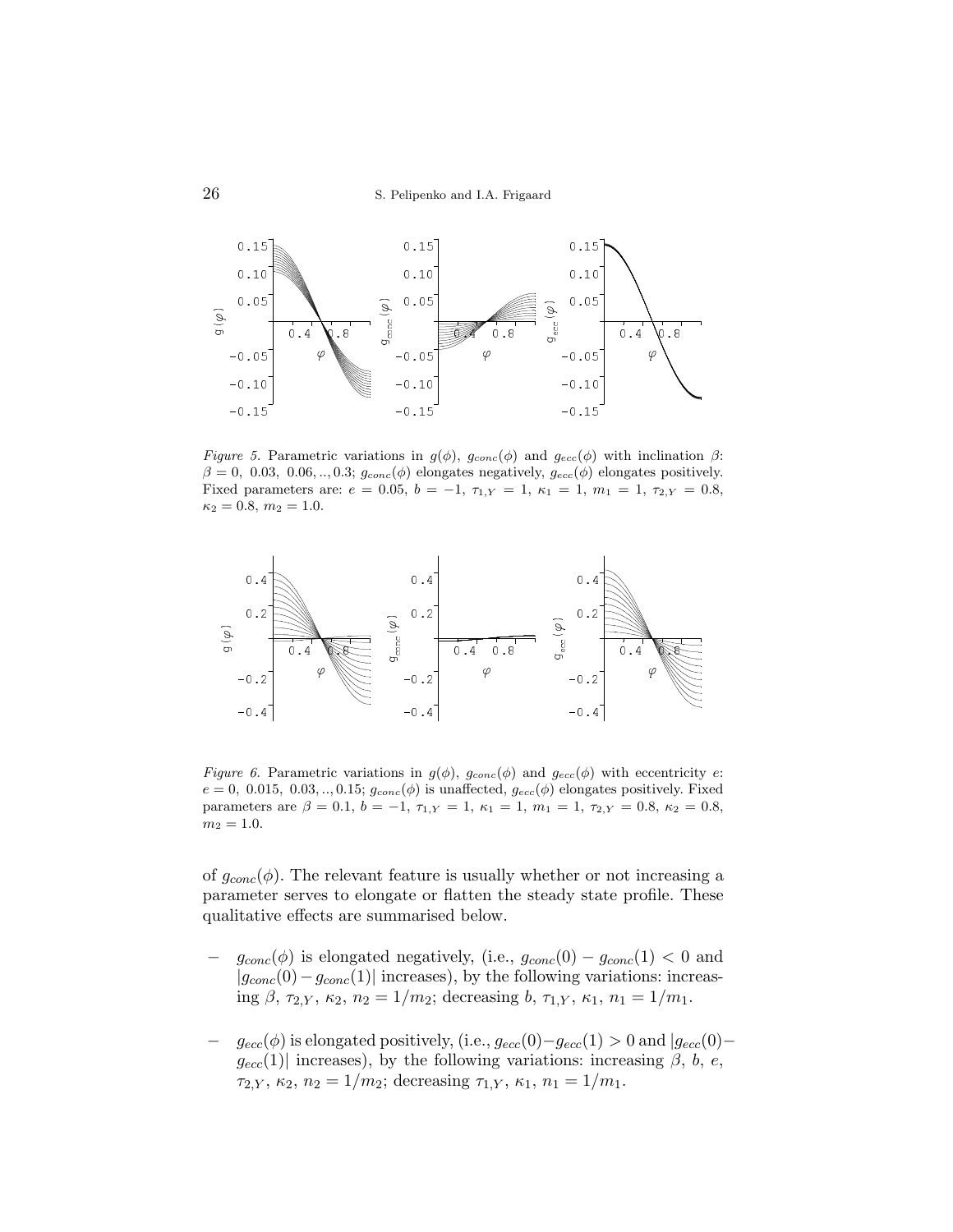

Figure 7. Parametric variations in  $g(\phi)$ ,  $g_{conc}(\phi)$  and  $g_{ecc}(\phi)$  with buoyancy b:  $b = 0, -0.25, -0.5, ..., -2.5; g_{conc}(\phi)$  elongates negatively,  $g_{ecc}(\phi)$  flattens. Fixed parameters are  $\beta = 0.1$ ,  $e = 0.05$ ,  $\tau_{1,Y} = 1$ ,  $\kappa_1 = 1$ ,  $m_1 = 1$ ,  $\tau_{2,Y} = 0.8$ ,  $\kappa_2 = 0.8$ ,  $m_2 = 1.0.$ 



Figure 8. Parametric variations in  $g(\phi)$ ,  $g_{conc}(\phi)$  and  $g_{ecc}(\phi)$  with displaced fluid yield stress  $\tau_{2,Y}$ :  $\tau_{2,Y} = 0$ , 0.15, 0.3, .., 1.5;  $g_{conc}(\phi)$  elongates negatively,  $g_{ecc}(\phi)$ elongates positively. Fixed parameters are  $\beta = 0.1, e = 0.05, b = -1, \tau_{1,Y} = 1$ ,  $\kappa_1 = 1, m_1 = 1, \, \kappa_2 = 0.8, m_2 = 1.0.$ 

In making the above statements, it must be noted that we have explored small parametric variations about a set of parameters that might be thought *sensible* to achieve a steady state displacement, i.e. we ensure a hierarchy in both the rheological parameters and densities of the 2 fluids, (heavy  $\&$  viscous displaces light  $\&$  less viscous). Inspection of the denominator of the two terms in (76) shows that these solutions can become singular if we consider for example a negative rheology difference versus a positive density difference. Such solutions are not explored here.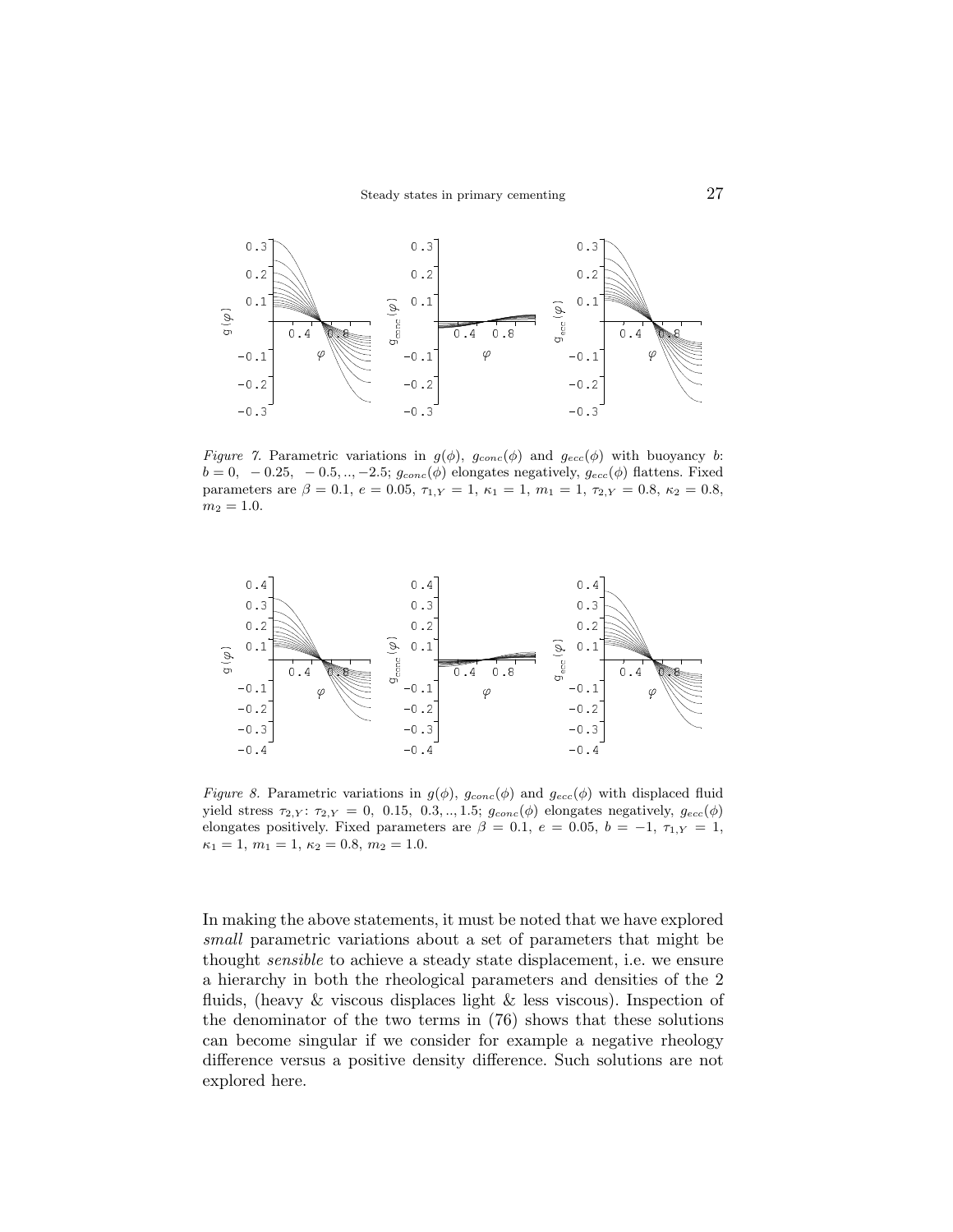

Figure 9. Parametric variations in  $g(\phi)$ ,  $g_{conc}(\phi)$  and  $g_{ecc}(\phi)$  with displaced fluid consistency  $\kappa_2$ :  $\kappa_2$  = 0.1, 0.2, 0.3, .., 1.1;  $g_{conc}(\phi)$  elongates negatively,  $g_{ecc}(\phi)$ elongates positively. Fixed parameters are  $\beta = 0.1, e = 0.05, b = -1, \tau_{1,Y} = 1$ ,  $\kappa_1 = 1, m_1 = 1, \tau_{2,Y} = 0.8, m_2 = 1.0.$ 



Figure 10. Parametric variations in  $g(\phi)$ ,  $g_{conc}(\phi)$  and  $g_{ecc}(\phi)$  with displaced fluid inverse power law index  $m_2$ :  $m_2 = 1.0, 1.3, 1.6, \ldots, 4.0; g_{conc}(\phi)$  flattens,  $g_{ecc}(\phi)$ flattens. Fixed parameters are  $\beta = 0.1, e = 0.05, b = -1, \tau_{1,Y} = 1, \kappa_1 = 1, m_1 = 1,$  $\tau_{2,Y} = 0.8, \, \kappa_2 = 0.8.$ 

#### 5. Discussion and conclusions

This paper has addressed the issue of whether steady state displacements can exist during primary cementing of an oil well. Two questions have been answered affirmatively. Firstly, in §3 we have shown that for more or less any physically sensible distribution of fluid concentrations or fluid interfaces, (i.e. depending on the preferred model formulation), there exists a unique stream function. Obviously, this is a necessary condition to finding any steady solution. Secondly, in §4 we have derived explicit analytic expressions for steady state solutions.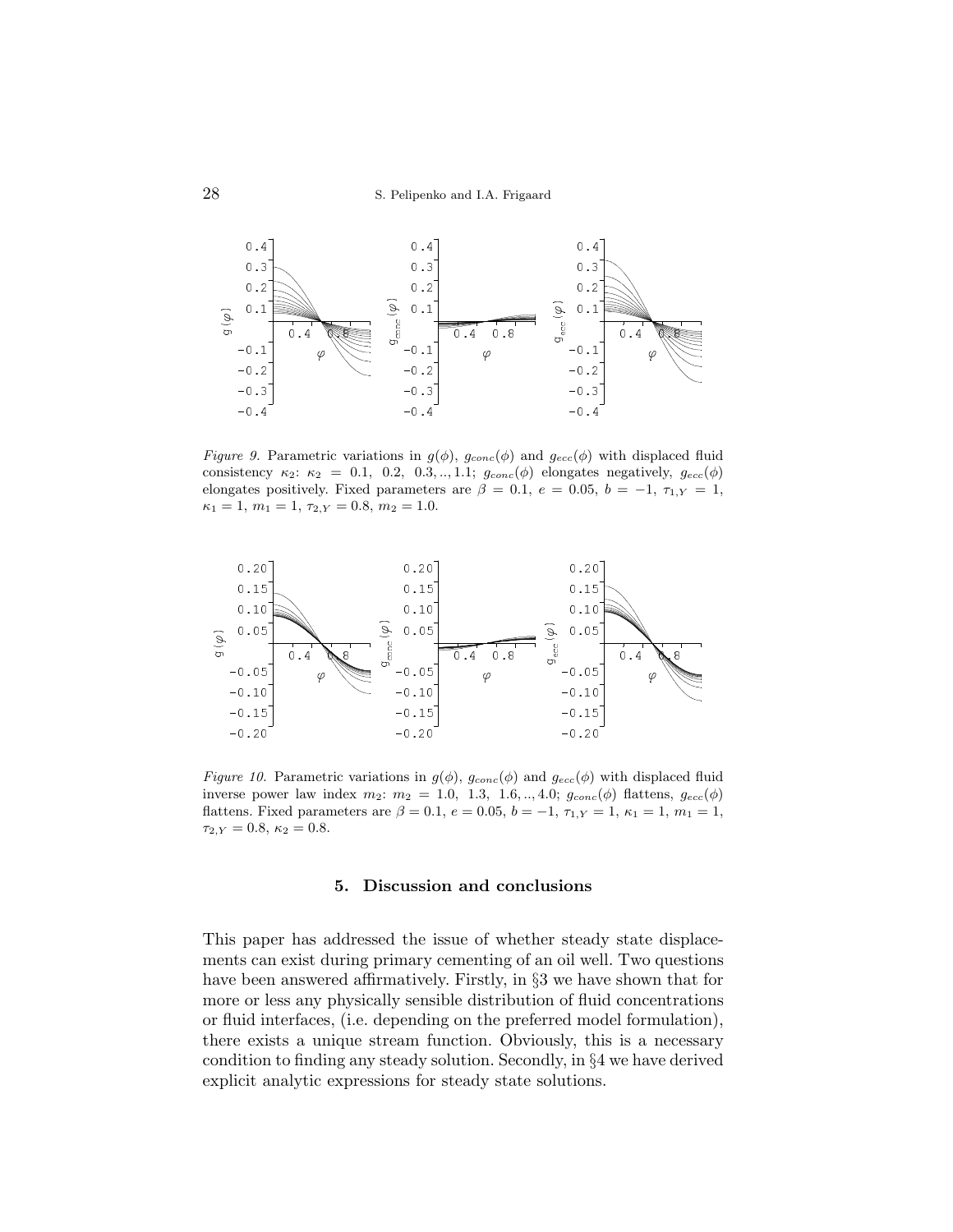The existence results, although only for a weak solution, are really very comprehensive in terms of likely situations to be encountered in modelling primary cementing. In effect they ensure, from a theoretical standpoint, that the model derived in [14] is mathematically sensible. Physical sensibility of this same model is addressed in [14], where the derivation is careful. Although we have not done so here, it appears possible to derive various results relating to well-posedness of the problem for  $\Psi$ , by considering this variational formulation. A second issue, that we have addressed and which will presented in a subsequent work, is the question of accurate numerical solution of  $\Psi$ .

Turning to the results in §4, which have already been explored and discussed in some depth, these analytical solutions serve a number of important purposes. First, they confirm unequivocally that steady state displacements can exist in primary cementing. Second, they allow quick comparison with our physical intuition. In particular this is true for the concentric annular solutions. Third, the solutions give a direct quantitative indication of how large competing effects of different parameters are, at least within the range of validity. For example, one might estimate the rheology difference required to counter slumping effects in a horizontal displacement. Fourth, the solutions provide a test case for numerical solutions. We note here that for certain simple cases, (e.g. 2 fluids displacing in a uniform annulus with no intermediate concentrations), a formal equivalence can be established between the interface tracking and fluid mixture formulations.

Despite of the usefulness of §4, the results are in a sense incomplete in that we have not considered the question of stability. It is evident in (61) that if we interchange the fluid properties between fluids 1 and 2, we will leave the shape of steady state unchanged! Certainly, some of these configurations (e.g. a light fluid displacing a heavy fluid, with identical rheology) are simply mechanically unstable, and would not be observed in reality. The question of whether there exist stable steady states is harder to answer, although numerical results shown in [14] do suggest that this is the case. Pragmatically, we may assume that some steady states will be stable, others not.

In the situation of a vertical concentric annulus, one might improve one's understanding of stability. This situation corresponds to a planar displacement along the axis of the annulus. Similarly, an approximately planar displacement can be achieved for certain small e solutions, where  $g_{conc}(\phi)$  and  $g_{ecc}(\phi)$  approximately balance each other. Local stability analyses of this type of flow have been carried out in [23, 24, 25], in the context of a porous media displacement of non-Newtonian fluids. Recently also stability of planar displacement of a Herschel-Bulkley fluid in a Hele-Shaw cell, (i.e. the Saffman-Taylor problem), has been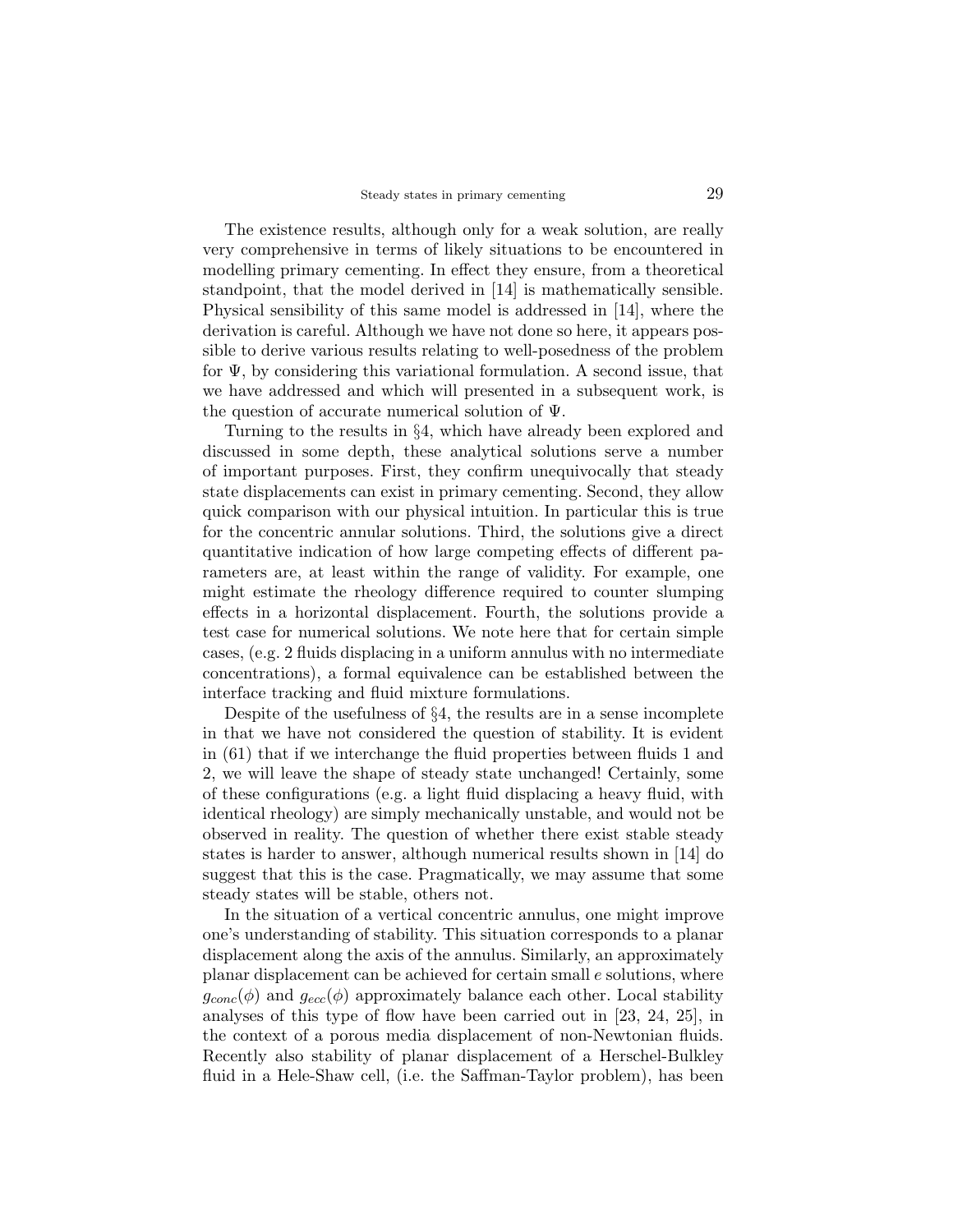partly addressed in [27]; see also the discussion in [26]. Although partly relevant, it must be noted that this type of analysis is local and is focused at instability, meaning the local viscous fingering of the interface. In the context of primary cementing of an oil well, where  $Z \gg 1$ , it is the global behaviour of an instability that is of concern. More specifically, the relevant question is whether or not a displacement results in an unwanted flow structure that extends a significant length along the well. Any "defect" that affects only an axial length of  $O(1)$  is unlikely to compromise the hydraulic isolation of the cement job. In a subsequent paper we will address the prediction of such global defects.

## Acknowledgements:

This research has been carried out at the University of British Columbia, supported financially by Schlumberger and NSERC through CRD project 245434, as well as by the Pacific Institute for the Mathematical Sciences. This support is gratefully acknowledged.

## Notes

<sup>1</sup> Note that a suitable  $\Psi^*$  can be defined by taking a linear combination of stream functions at  $\xi = 0$  and  $\xi = Z$ . So in case of two fluids we can take  $\Psi^* = (1$  $c\Psi_0 + c\Psi_Z$ , where  $\Psi_a$  is the stream function at  $\xi = a$ , see (13) & (14) and c is the concentration with  $c = 0$  for the displacing fluid and  $c = 1$  for the displaced fluid.

## References

- 1. Primary and Remedial Cementing Guidelines. Drilling and Completions Committee, Alberta, April 1995. Distributed by the Petroleum Industry Training Service.
- 2. M.J. Economides, Implications of Cementing on Well Performance. In: E. B. Nelson (ed.), Well Cementing. Schlumberger Educational Services, (1990) chapter 1.
- 3. K. Newman, Cement pulsation improves gas well cementing. World Oil, July 2001, 89-94.
- 4. B. Nichol, Choosing Economic Options for Shut-in Wells with a Risk Assessment Approach. Presentation at: Cost-effective Abandonment Solutions, Technology Information Session, Calgary May 3, 2000. Meeting organised by PTAC (Petroleum Technology Alliance Canada).
- 5. D. Dustrehoft, G. Wilson and K. Newman, Field Study on the Use of Cement Pulsation to Control Gas Migration. Society of Petroleum Engineers paper number SPE 75689 (2002).
- 6. R.H. McLean, C.W. Manry and W.W. Whitaker, Displacement Mechanics in Primary Cementing. Society of Petroleum Engineers paper number SPE 1488 (1966).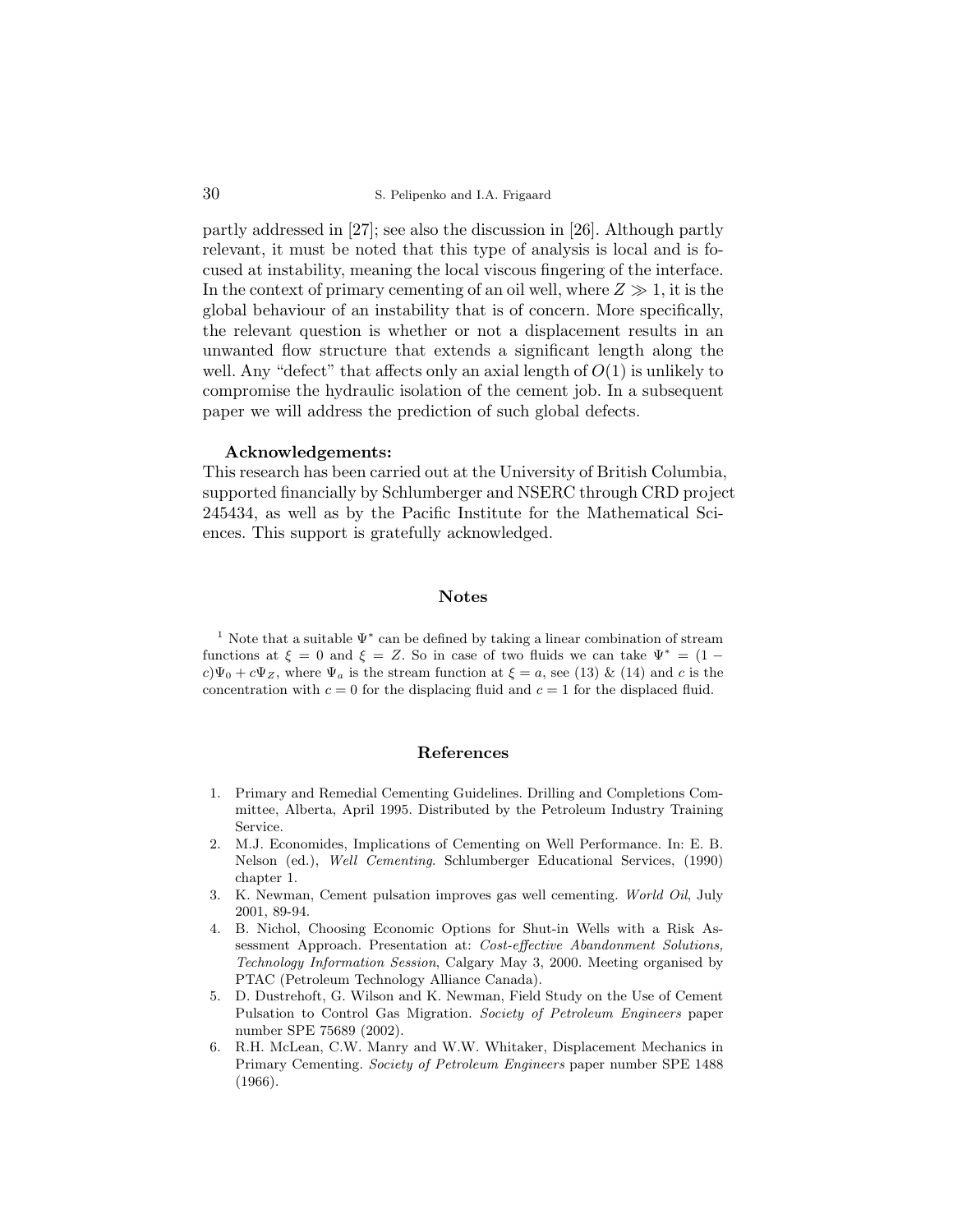- 7. D. Guillot, H. Hendriks, F. Callet and B. Vidick, Mud Removal. In: E. B. Nelson (ed.), Well Cementing. Schlumberger Educational Services, (1990) chapter 5.
- 8. C.F. Lockyear, D.F. Ryan and M.M. Gunningham, Cement Channelling: How to Predict and Prevent. Society of Petroleum Engineers paper number SPE 19865 (1989).
- 9. A. Jamot, Deplacement de la boue par le latier de ciment dans l'espace annulaire tubage-paroi d'un puits. Revue Assoc. Franc. Techn. Petr. 224 (1974) 27-37.
- 10. M. Couturier, D. Guillot, H. Hendriks and F. Callet, Design Rules and Associated Spacer Properties for Optimal Mud Removal in Eccentric Annuli. Society of Petroleum Engineers paper number SPE 21594 (1990).
- 11. S. Brady, P.P. Drecq, K.C. Baker and D.J. Guillot, Recent Technological Advances Help Solve Cement Placement Problems in the Gulf of Mexico. Society of Petroleum Engineers paper IADC/SPE 23927 (1992).
- 12. D.F. Ryan, D.S. Kellingray and C.F. Lockyear, Improved Cement Placement on North Sea Wells Using a Cement Placement Simulator. Society of Petroleum Engineers paper number SPE 24977 (1992).
- 13. V.C. Kelessidis, R. Rafferty, A. Merlo and R. Maglione, Simulator Models Utubing to improve primary cementing. Oil and Gas Journal, March 7th 1994, 72-80.
- 14. S.H. Bittleston, J. Ferguson and I.A. Frigaard, Mud removal and cement placement during primary cementing of an oil well; laminar non-Newtonian displacements in an eccentric annular Hele-Shaw cell. Submitted to J. Engng. Math., May 2001, to appear.
- 15. M. Martin, M. Latil and P. Vetter, Mud Displacement by Slurry during Primary Cementing Jobs - Predicting Optimum Conditions. Society of Petroleum Engineers paper number SPE 7590, (1978).
- 16. A. Tehrani, J. Ferguson and S.H. Bittleston, Laminar Displacement in Annuli: A Combined Experimental and Theoretical Study. Society of Petroleum Engineers paper number SPE 24569 (1992).
- 17. A. Tehrani, S.H. Bittleston and P.J.G. Long, Flow instabilities during annular displacement of one non-Newtonian fluid by another. Experiments in Fluids 14 (1993) 246-256.
- 18. G.I. Barenblatt, V.M. Entov, and V.M. Ryzhik, Theory of fluid flows through natural rocks. Theory and Applications of Transport in Porous Media volume 3 Kluwer (1990) pp. 44-51, 197-222.
- 19. R.V. Goldstein and V.M. Entov. Qualitative Methods in Continuum Mechanics (1989) 279pp.
- 20. P.G. Saffman and G.I. Taylor, The penetration of a finger into a porous medium in a Hele-Shaw cell containing a more viscous liquid. Proc. Roy. Soc. Lond. A245 (1958) 312-329.
- 21. P.G. Saffman, Viscous fingering in Hele-Shaw cells. J. Fluid Mech. 173 (1986) 73-94.
- 22. G.M. Homsy, Viscous fingering in porous media. Ann. Rev. Fluid Mech. 19 (1987) 271-311.
- 23. H. Pascal, Rheological behaviour effect of non-Newtonian fluids on dynamic of moving interface in porous media. Int. J. Engng. Sci. 22(3) (1984) 227-241.
- 24. H. Pascal, Dynamics of moving interface in porous media for power law fluids with a yield stress. *Int. J. Engng. Sci.* 22(5) (1984) 577-590.